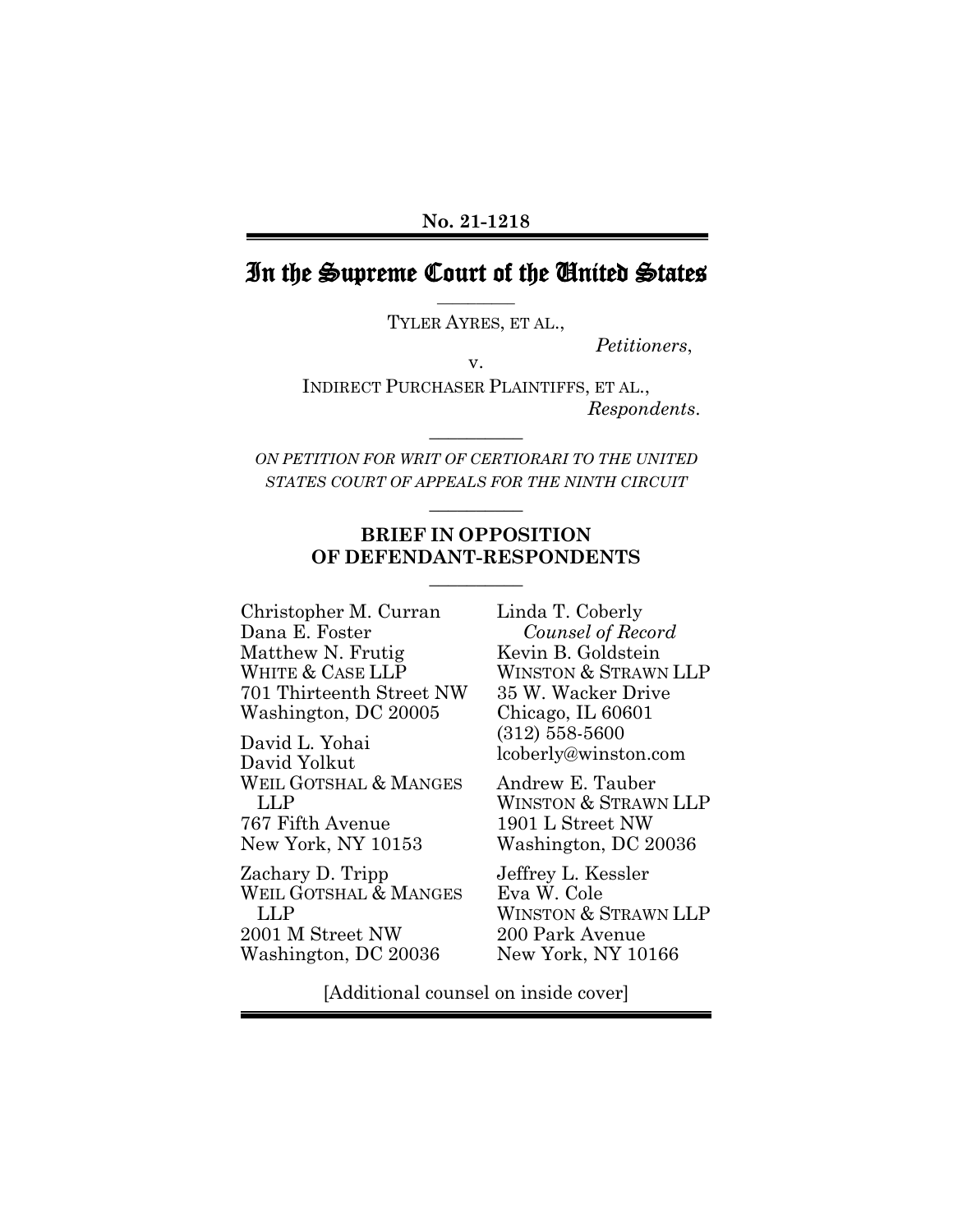John M. Taladay Erik T. Koons BAKER BOTTS LLP 700 K Street NW Washington, DC 20001

Aaron M. Streett BAKER BOTTS LLP 910 Louisiana Street Houston, TX 77002

Kathy L. Osborn FAEGRE DRINKER BIDDLE & REATH LLP 300 N. Meridian Street, Suite 2500 Indianapolis, IN 46204

Jeffrey S. Roberts FAEGRE DRINKER BIDDLE & REATH LLP 1144 15th Street, Suite 3400 Denver, CO 80202

Alexander Cote WINSTON & STRAWN LLP 333 S. Grand Avenue Los Angeles, CA 90071

Andrew Rhys Davies ALLEN & OVERY LLP 1221 Avenue of the Americas New York, NY 10020

Eliot A. Adelson James R. Sigel MORRISON & FOERSTER LLP 425 Market Street San Francisco, CA 94105

James H. Mutchnik KIRKLAND & ELLIS, LLP 300 North LaSalle Chicago, IL 60654

Donald A. Wall SQUIRE PATTON BOGGS (US) LLC 2325 East Camelback Road, Suite 700 Phoenix, Arizona 85016

*Counsel for Defendant-Respondents*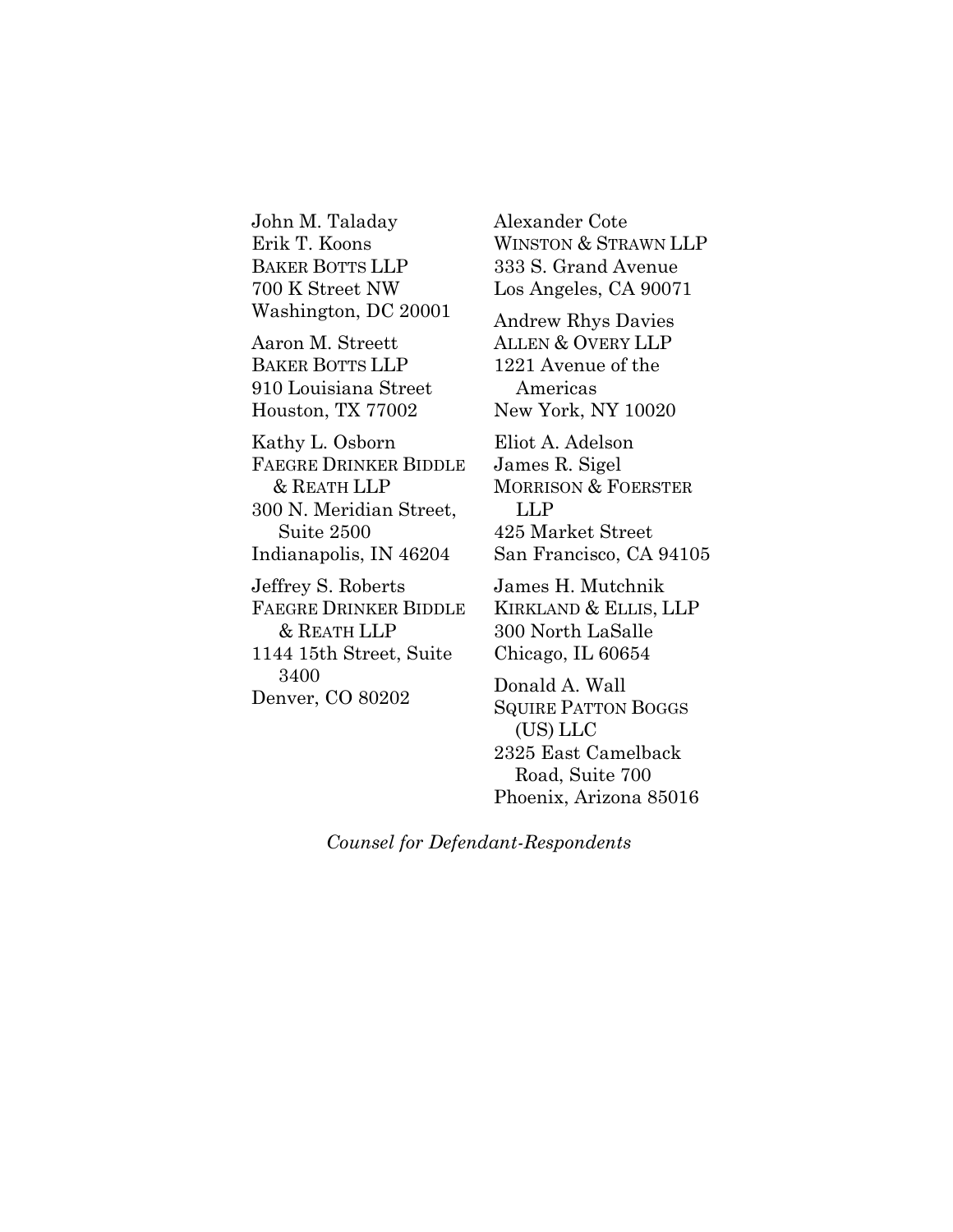## **QUESTIONS PRESENTED**

1. Whether the Ninth Circuit correctly determined that petitioners' appeals from the denial of their motions to intervene were moot on the facts of this case.

2. Whether the district court correctly held that it lacked subject-matter jurisdiction over petitioners' motions to intervene.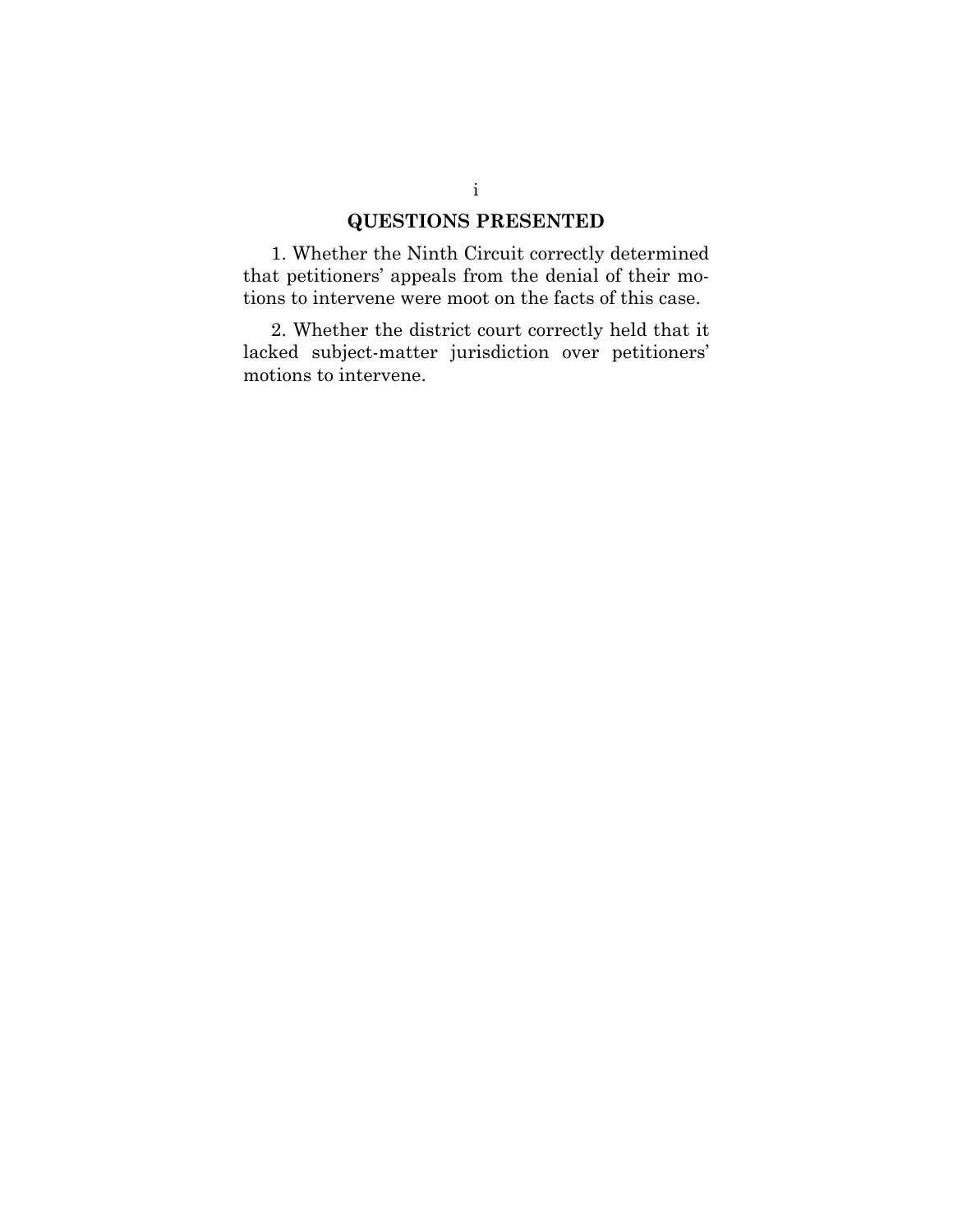#### **CORPORATE DISCLOSURE STATEMENTS**

Hitachi, Ltd. is a publicly held corporation. Its common stock is listed on Japanese Stock Exchanges. Hitachi, Ltd. has no parent corporation, and no corporation, entity, or individual owns 10 percent or more of its stock. Both Hitachi America, Ltd. and Hitachi Asia, Ltd. are wholly owned subsidiaries of Hitachi Ltd. Hitachi Electronic Devices (USA) was merged into Hitachi America, Ltd. Japan Display Inc. (JDI) is a publicly held corporation. Its common stock is listed on Japanese Stock Exchanges. JDI has no parent corporation. Ichigo Trust and INCJ, Ltd. hold more than 10 percent of the outstanding shares of JDI.

Koninklijke Philips N.V. (f/k/a Koninklijke Philips Electronics N.V.) ("KPNV") is a Dutch corporation that is publicly traded on the Amsterdam and New York Stock Exchanges. It has no parent corporation and no publicly held company owns 10% or more of its stock. Philips North America LLC (f/k/a Philips Electronics North America Corporation) ("PNA") is wholly owned, directly or indirectly, by KPNV. Other than KPNV, no publicly held company owns 10% or more of PNA's stock. Philips Taiwan Limited (f/k/a Philips Electronics Industries (Taiwan), Ltd.) is wholly owned, directly or indirectly, by KPNV. Other than KPNV, no publicly held company owns 10% or more of Philips Taiwan Limited's stock. Philips do Brasil, Ltda. (f/k/a Philips da Amazonia Industria Electronica Ltda.) is wholly owned, directly or indirectly, by KPNV. Other than KPNV, no publicly held company owns 10% or more of Philips do Brasil, Ltda.'s stock.

Panasonic Corporation (n/k/a Panasonic Holdings Corporation, f/k/a Matsushita Electric Industrial Co., Ltd.) is a publicly traded company. It has no parent corporation, and no publicly held corporation owns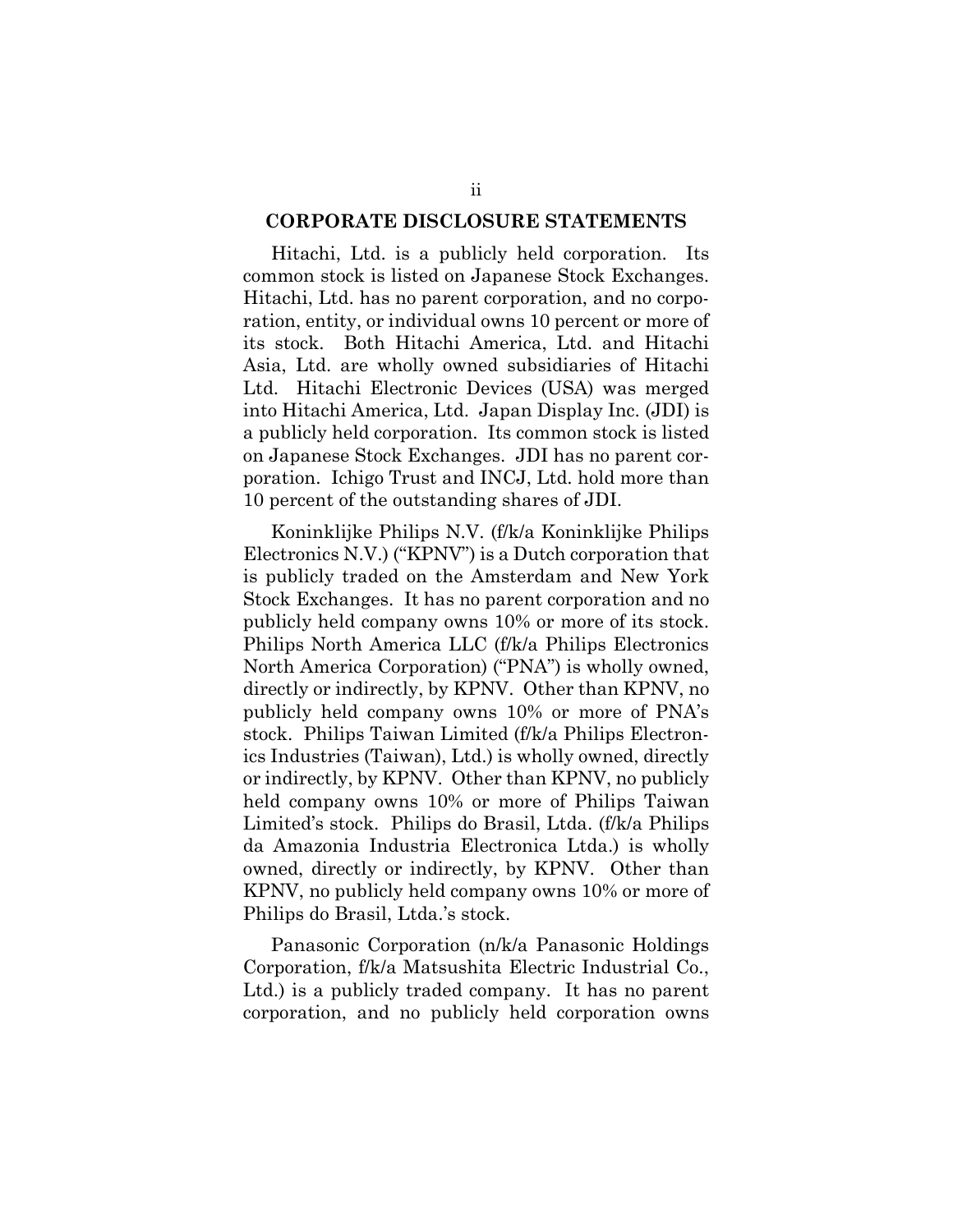10% or more of its stock. Panasonic Corporation of North America certifies that (a) Panasonic Holding (Netherlands) B.V. ("PHN") is its direct corporate parent; (b) Panasonic Corporation, through its ownership of PHN, is its indirect corporate parent; and (c) Panasonic Corporation indirectly owns 10% or more of its stock. MT Picture Display Co., Ltd. has been dissolved and completed final liquidation in Japan; prior to its liquidation, Panasonic Corporation was its corporate parent and owned 10% or more of its stock.

Samsung SDI America, Inc., Samsung SDI (Malaysia) Sdn. Bhd., Samsung SDI Mexico S.A. De C.V., Samsung SDI Brasil Ltda., Shenzen Samsung SDI Co., Ltd., and Tainjin Samsung SDI Co., Ltd. are or were non-governmental corporate entities whose parent corporation is or was Samsung SDI Co., Ltd. ("SDI"). Samsung SDI Mexico S.A. de C.V., Samsung SDI Brasil Ltda., Shenzhen Samsung SDI Co., Ltd., and Samsung SDI (Malaysia) Sdn. Bhd. have been dissolved. SDI is a nongovernmental Korean corporate entity with no parent corporation. SDI is publicly traded on the Korean stock exchange. Samsung Electronics Co., Ltd. owns approximately 20% of SDI stock. No other publicly traded entity owns more than 10% of SDI stock.

Technologies Displays Americas LLC ("TDA") is a wholly owned subsidiary of Eagle Corporation Ltd. Videocon Industries Limited, a publicly traded company undergoing a Corporate Insolvency Resolution Process under the provisions of The Insolvency Bankruptcy Code of India, is believed to own 10% or more of Eagle Corporation Ltd. No other publicly held corporation owns 10% or more of Eagle Corporation Ltd.'s shares.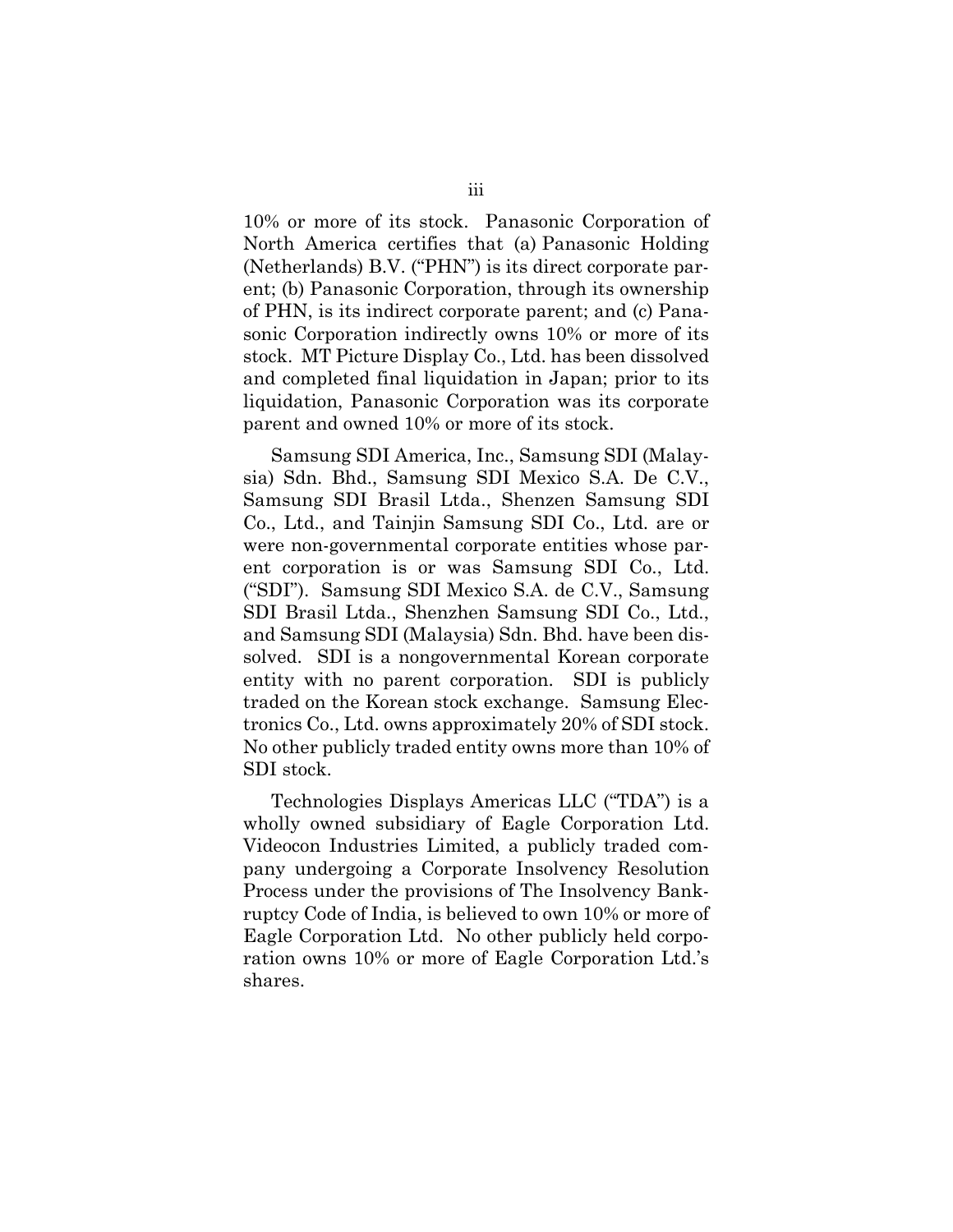Thomson SA (n/k/a Technicolor SA) is a publicly held corporation whose stock is traded on the Paris stock exchange. Thomson SA has no parent corporation, and no corporation, entity, or individual owns 10 percent or more of its stock. Thomson Consumer, Inc. (n/k/a Technicolor USA, Inc.) is a wholly owned subsidiary of Thomson SA.

Toshiba America Consumer Products, L.L.C. no longer exists as a separate entity and has been merged into Toshiba America Information Systems, Inc. Toshiba America Information Systems, Inc. has been dissolved; prior to dissolution, it was a wholly owned subsidiary of Toshiba America, Inc. Toshiba America Electronic Components, Inc. is a wholly owned subsidiary of Toshiba America, Inc. Toshiba America, Inc. is a wholly owned subsidiary of Toshiba Corporation. Toshiba Corporation is a publicly held company whose shares are issued and traded in Japan, and no publicly held corporation owns 10% or more of Toshiba Corporation's stock.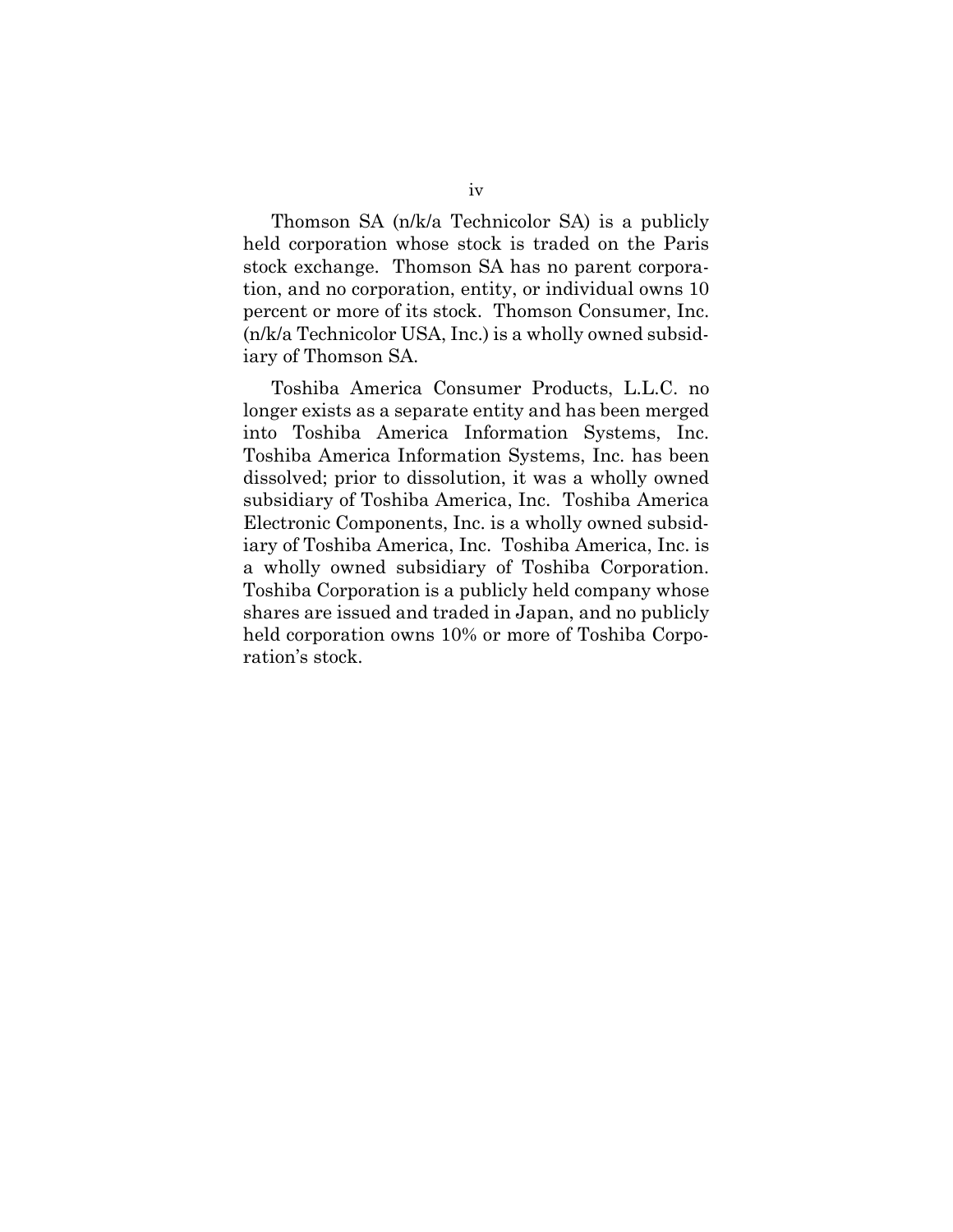# **TABLE OF CONTENTS**

v

|                 | CORPORATE DISCLOSURE STATEMENTSii                                                                                                                                                                                                                                                                                                                                                                                                                                                                                                                                                              |
|-----------------|------------------------------------------------------------------------------------------------------------------------------------------------------------------------------------------------------------------------------------------------------------------------------------------------------------------------------------------------------------------------------------------------------------------------------------------------------------------------------------------------------------------------------------------------------------------------------------------------|
|                 |                                                                                                                                                                                                                                                                                                                                                                                                                                                                                                                                                                                                |
|                 |                                                                                                                                                                                                                                                                                                                                                                                                                                                                                                                                                                                                |
|                 |                                                                                                                                                                                                                                                                                                                                                                                                                                                                                                                                                                                                |
| $\mathsf{A}$    |                                                                                                                                                                                                                                                                                                                                                                                                                                                                                                                                                                                                |
| <b>B.</b>       |                                                                                                                                                                                                                                                                                                                                                                                                                                                                                                                                                                                                |
| $\mathcal{C}$ . |                                                                                                                                                                                                                                                                                                                                                                                                                                                                                                                                                                                                |
|                 | Since at least 2010, it has been clear<br>1.<br>that no class representative was<br>pursuing state-law damages claims on<br>Initial settlements were reached and<br>$\overline{2}$ .<br>approved, and then the approval<br>3.<br>After remand, the IPP respondents<br>and defendant-respondents reached<br>new settlements that did not release<br>petitioners' potential claims 11<br>The district court denied petitioners'<br>4.<br>motions to intervene in the MDL 13<br>The Ninth Circuit affirmed the order<br>5.<br>approving the amended settlements<br>and dismissed the intervention |
|                 | REASONS FOR DENYING THE PETITION  16                                                                                                                                                                                                                                                                                                                                                                                                                                                                                                                                                           |
| Ι.              | There is no reason to grant review on the                                                                                                                                                                                                                                                                                                                                                                                                                                                                                                                                                      |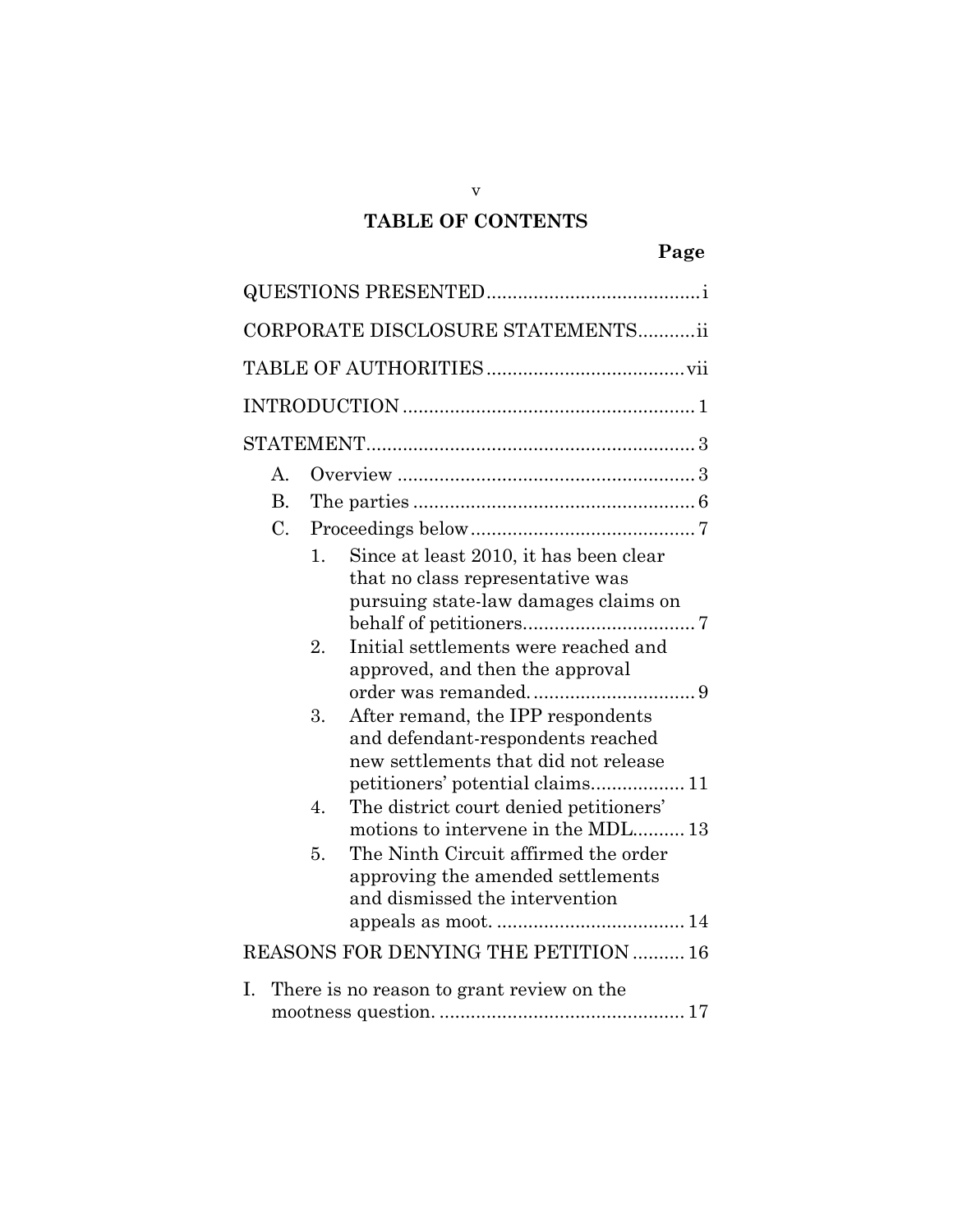| $\mathsf{A}$ . |                      |                                               |  |
|----------------|----------------------|-----------------------------------------------|--|
|                | 1.                   | The Ninth and D.C. Circuits analyze           |  |
|                |                      | mootness on a fact-specific, case-by-         |  |
|                |                      |                                               |  |
|                | 2.                   | The Second Circuit too analyzes               |  |
|                |                      | mootness on a case-by-case, fact-             |  |
|                |                      |                                               |  |
| В.             |                      | If there were a circuit split, this case does |  |
|                |                      |                                               |  |
| C.             |                      | This case is also an unsuitable vehicle for   |  |
|                |                      |                                               |  |
|                | $\mathbf{1}_{\cdot}$ | Petitioners conceded mootness below24         |  |
|                | 2.                   | The district court's determination            |  |
|                |                      | that it lacked subject-matter                 |  |
|                |                      | jurisdiction would complicate this            |  |
|                |                      |                                               |  |
|                |                      | II. The MDL question was not reached by the   |  |
|                |                      | Ninth Circuit, does not involve any circuit   |  |
|                |                      |                                               |  |
|                |                      |                                               |  |
|                |                      |                                               |  |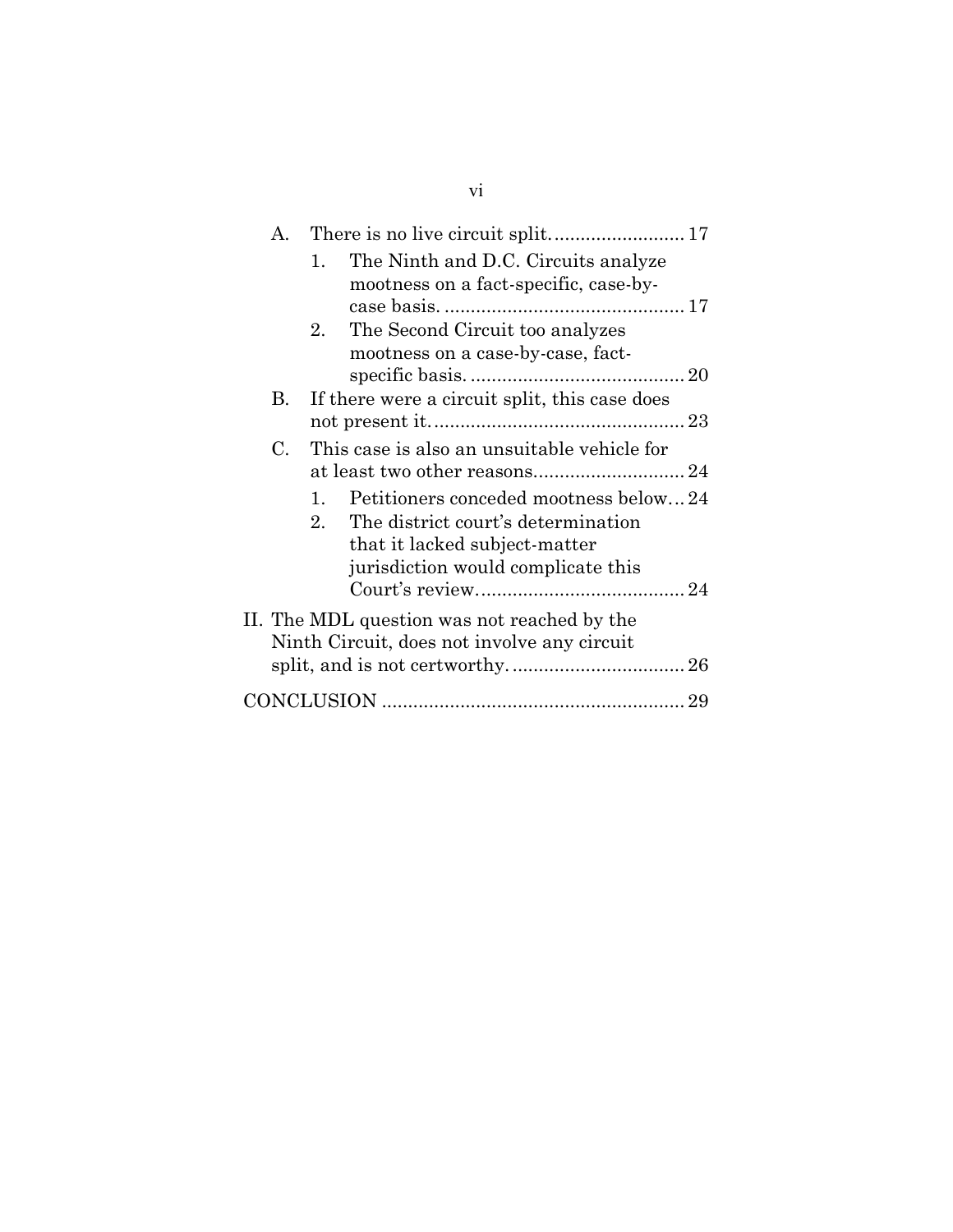# **TABLE OF AUTHORITIES**

# **Page(s)**

## **Cases**

| Allied Concrete & Supply Co. v. Baker,<br>904 F.3d 1053 (9th Cir. 2018)  18                     |
|-------------------------------------------------------------------------------------------------|
| Alt. Research & Dev. Found. v. Veneman,                                                         |
| In re Brewer,                                                                                   |
| Camreta v. Greene,                                                                              |
| Cooper v. Newsom,                                                                               |
| CVLR Performance Horses, Inc. v. Wynne,<br>792 F.3d 469 (4th Cir. 2015)  18, 21, 22             |
| DeOtte v. Nevada,<br>20 F.4th 1055 (5th Cir. 2021) 17, 22                                       |
| Energy Transp. Grp., Inc. v. Maritime<br>Admin.,<br>956 F.2d 1206 (D.C. Cir. 1992)  18, 19, 22  |
| In re Endangered Species Act Section 4<br>Deadline Litig.,<br>704 F.3d 972 (D.C. Cir. 2013)  19 |
| In re Farmers Ins. Exch. Claims<br>Representatives Overtime Pay Litig.,                         |

vii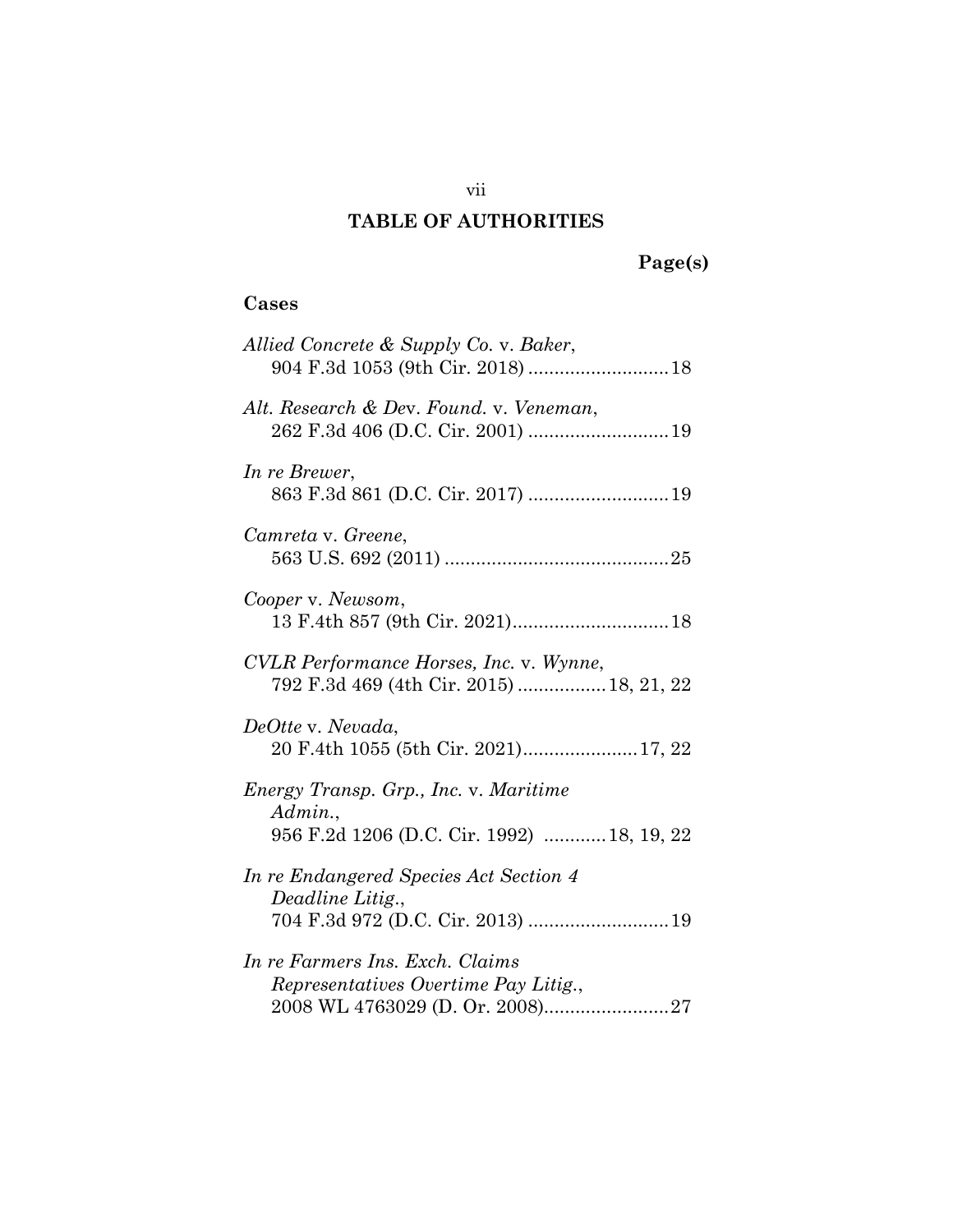| Hamilton v. Cnty. of Los Angeles,                                                               |
|-------------------------------------------------------------------------------------------------|
| Hawaii-Pac. Venture Capital Corp. v.<br>Rothbard,                                               |
| <i>Idaho Conservation League v. U.S. Forest</i><br>Serv.,<br>2021 WL 3758320 (9th Cir. 2021) 18 |
| Ill. Brick Co. v. Illinois,                                                                     |
| Kunz v. N.Y. State Comm'n on Judicial<br>Misconduct,<br>155 Fed. App'x 21 (2d Cir. 2005)21, 22  |
| Lopez v. NLRB,<br>655 Fed. App'x 859 (D.C. Cir. 2016)  19                                       |
| In re Mortgage Elec. Registration Sys.<br>$(MERS)$ Litig.,<br>2016 WL 3931820 (D. Ariz. 2016)27 |
| In re Multidistrict Vehicle Air Pollution,                                                      |
| Nat'l Bulk Carriers, Inc. v. Princess Mgmt.<br>Co.<br>597 F.2d 819 (2d Cir. 1979) 20, 21, 22    |
| Omnicare, Inc. v. Laborers Dist. Council<br>Constr. Indus. Pension Fund,                        |

| $\cdots$<br><b>V111</b> |  |
|-------------------------|--|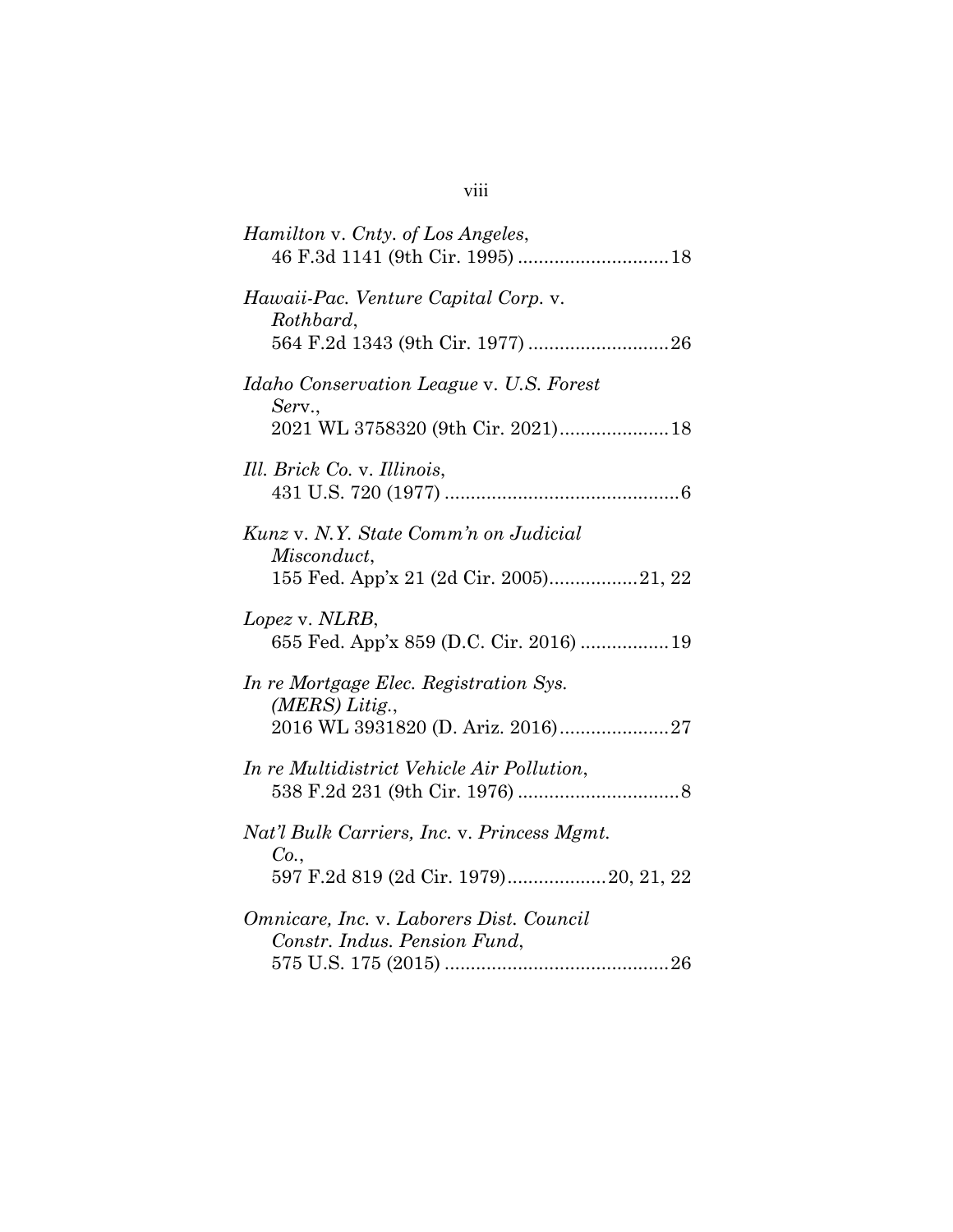| Sinochem Int'l Co. v. Malaysia Int'l<br>Shipping Corp.,                                                       |
|---------------------------------------------------------------------------------------------------------------|
|                                                                                                               |
| Stadnicki ex rel. LendingClub Corp. v.<br>Laplanche,                                                          |
| Stromberg v. Qualcomm Inc.,                                                                                   |
| United States v. City of New York,                                                                            |
| United States v. Ford,<br>650 F.2d 1141 (9th Cir. 1981)  18                                                   |
| United States v. Peoples Benefit Life Ins. Co.,                                                               |
| United States v. Sprint Comme'ns Inc.,<br>855 F.3d 985 (9th Cir. 2017)  15, 18, 22, 23                        |
| W. Coast Seafood Processors Ass'n v. Nat.<br>Res. Def. Council, Inc.,<br>643 F.3d 701 (9th Cir. 2011)  18, 22 |
| <b>Statutes and Rules</b>                                                                                     |
|                                                                                                               |
|                                                                                                               |
|                                                                                                               |
|                                                                                                               |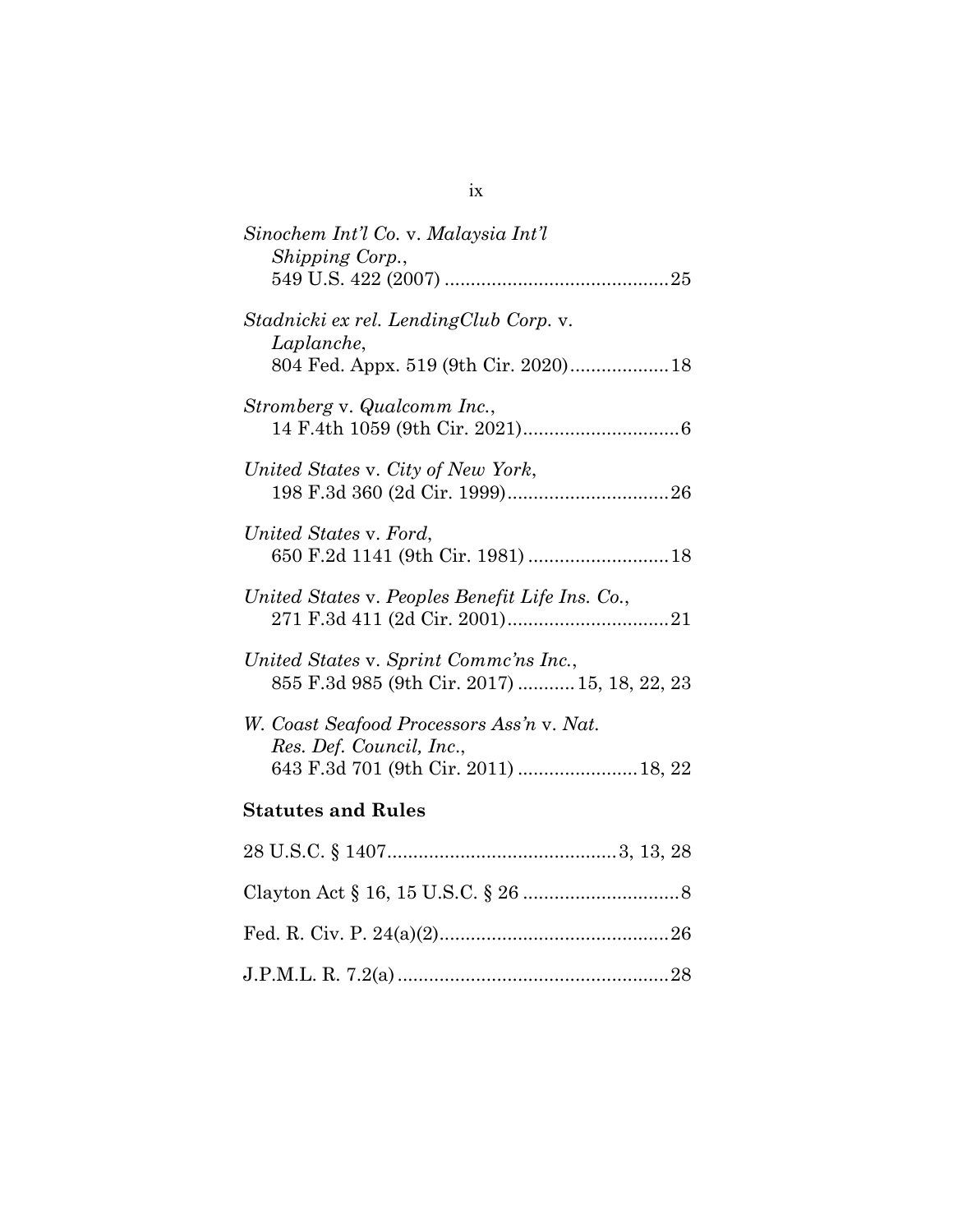# **Other Materials**

9th Cir. Oral Arg. Rec. https://www.ca9.uscourts.gov/media/ video/?20210728/20-15697 ....................14, [15,](#page-25-0) [24](#page-35-0)

x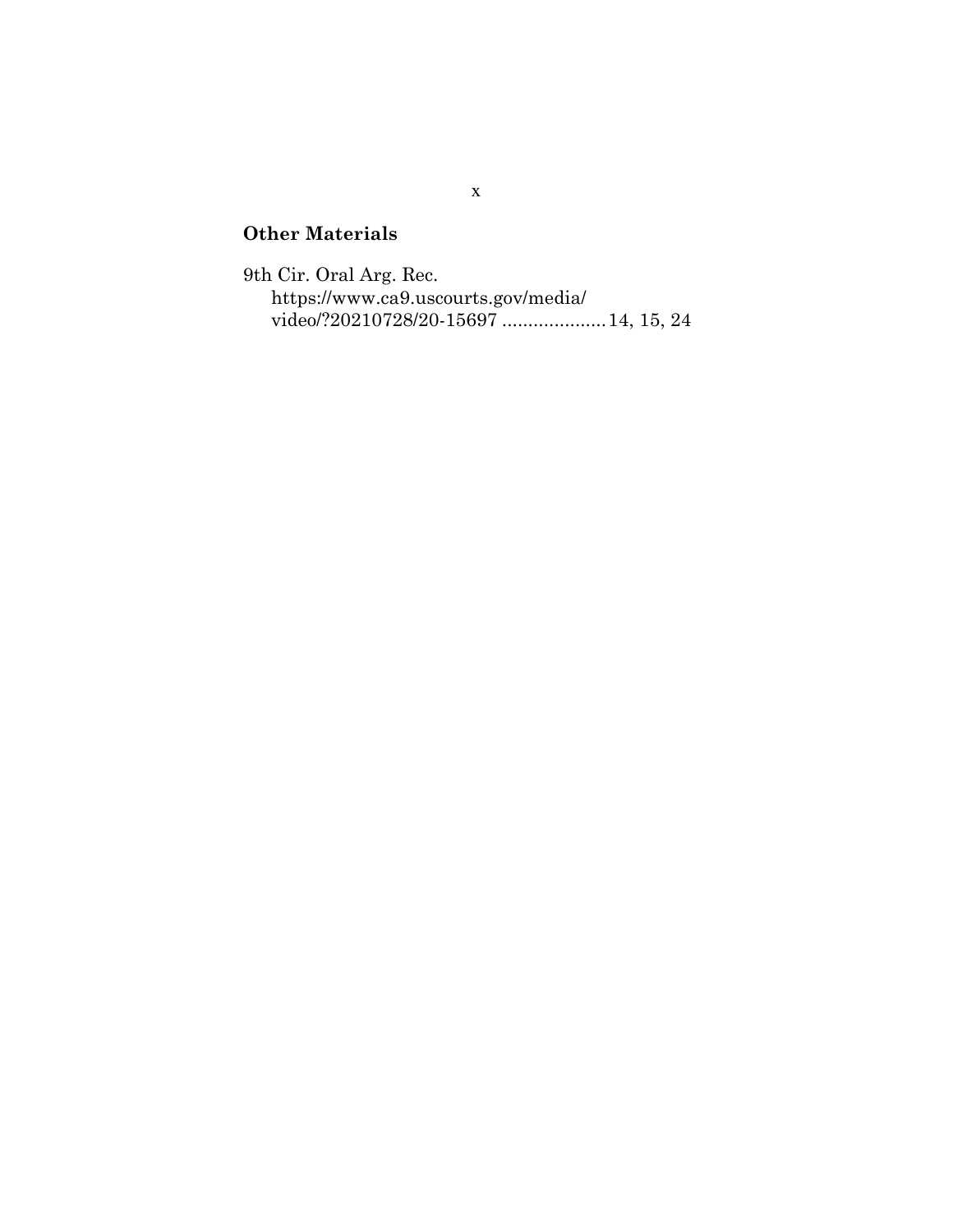#### **INTRODUCTION**

The petition should be denied. Although petitioners claim there is a circuit split, that split is illusory, and for multiple, independent reasons this case would be an exceptionally poor vehicle for resolving the purported conflict in any event.

This appeal stems from the denial of petitioners' motions to intervene in a multidistrict litigation ("MDL"). Because petitioners sought intervention in the MDL directly—rather than filing separate actions and then seeking to have them transferred to the MDL—the MDL court found, among other things, that it lacked subject-matter jurisdiction over their claims. Petitioners appealed the denial of intervention to the Ninth Circuit. In an unpublished decision, the court found the appeals moot and thus did not reach either the underlying jurisdictional issue or the merits of intervention.

According to petitioners, the Ninth Circuit applied a "minority" rule holding that an intervention appeal is automatically mooted by a settlement and dismissal of the underlying case. This mischaracterizes both the state of the law and the decision below.

The Ninth Circuit did *not* apply an automatic mootness rule. In fact, no Ninth Circuit decision has applied such a rule since a 2017 decision clarified the circuit's law. Rather, applying the same case-by-case analysis that petitioners advocate and that all circuits actually apply, the Ninth Circuit determined that petitioners' appeals were moot on the facts. The court's unpublished decision—which is both fact-specific and non-precedential—is consistent with all post-2017 Ninth Circuit decisions on this subject. There is no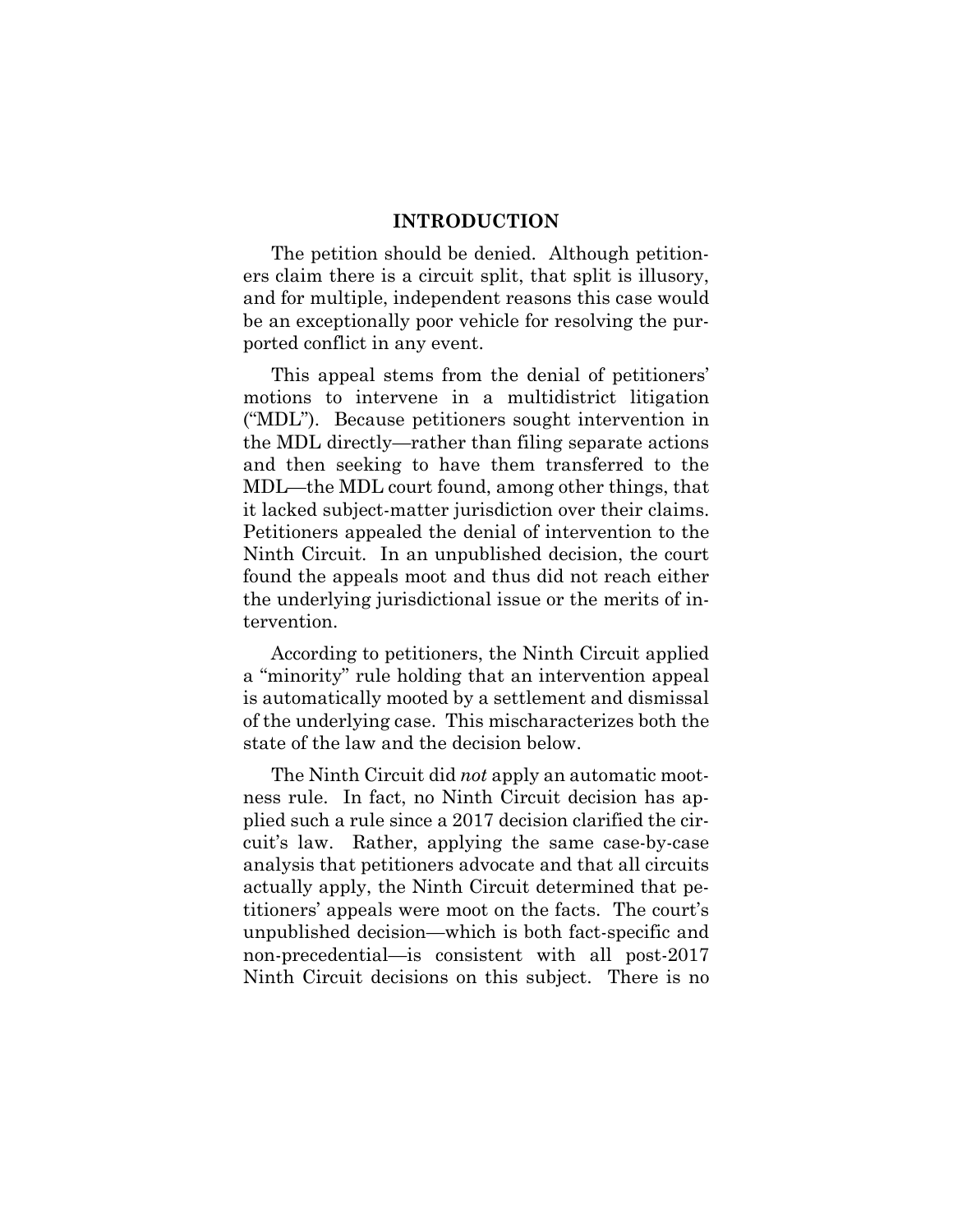outlier authority in the Ninth Circuit for this Court to address, either in this case or otherwise.

Nor is an automatic mootness rule applied in other circuits. As in the Ninth Circuit, all recent D.C. Circuit cases apply the same fact-specific, case-by-case analysis that petitioners advocate. And notwithstanding some broad language, the Second Circuit has never adopted a categorical mootness rule in a published decision and has never dismissed an intervention appeal solely because the underlying litigation had been resolved. In each case that petitioners cite, the court dismissed the appeal only after considering whether, given the particular facts of the case, it was still possible for the intervenor to obtain effective relief.

Even if the supposed circuit split existed, moreover, this would be an exceptionally poor vehicle for resolving it.

To start, this case does not implicate the purported split. Because the Ninth Circuit applied the same case-by-case, fact-specific analysis that petitioners ask this Court to adopt, the result below would not change even if the Court were to grant certiorari and endorse petitioners' preferred rule.

Moreover, petitioners *invited* the Ninth Circuit's determination that their intervention appeals were moot. In the proceedings below, they argued that their attempt to intervene—and, by implication, their intervention appeals—would be mooted if the court affirmed the district court's approval of the settlements. Petitioners cannot object in this Court to a result that they advocated below.

These problems alone are sufficient grounds for denying certiorari. But there is yet another problem: the district court held that it lacked subject-matter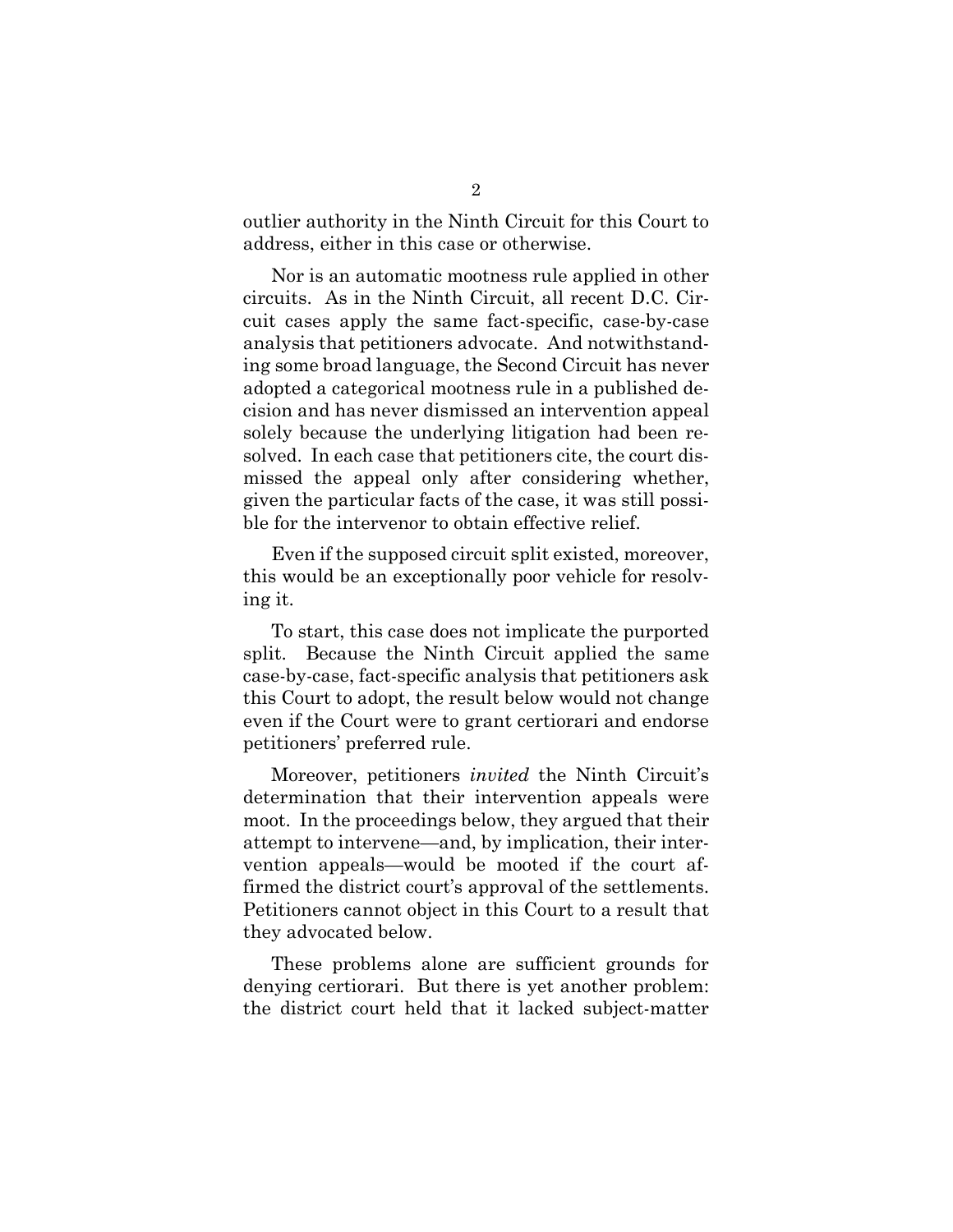<span id="page-14-0"></span>jurisdiction over the motions to intervene because the MDL statute (28 U.S.C. § 1407) does not allow direct intervention in an MDL. The very existence of this jurisdictional issue complicates this case and further demonstrates why it is not a good vehicle for resolving any question about the test for mootness.

Perhaps recognizing this problem, petitioners ask this Court to grant review on the MDL issue as well. But the Ninth Circuit did not address it below, and petitioners identify no lower-court conflict over the issue, which arises infrequently and was decided correctly by the district court. There is, in short, no reason for this Court to review the MDL question.

For all these reasons, the petition should be denied.

#### **STATEMENT**

This case involves a long-running but now largely settled dispute over cathode ray tubes ("CRTs"), an obsolete technology that was once used as the primary component in "big-box" televisions and computer monitors. Because of the procedural complexity, defendant-respondents provide both an overview of the history of this litigation and a more detailed account.

#### **A. Overview**

This sprawling class-action, multidistrict litigation began in 2007, when the defendant-respondents and others who manufactured or sold CRTs were sued for alleged antitrust violations. More than forty similar complaints were filed in district courts around the country. In early 2008, the cases were consolidated for pretrial proceedings by the Judicial Panel on Multidistrict Litigation. Over the course of fifteen years, lead plaintiffs representing indirect purchasers of CRTs incorporated in televisions and computer monitors filed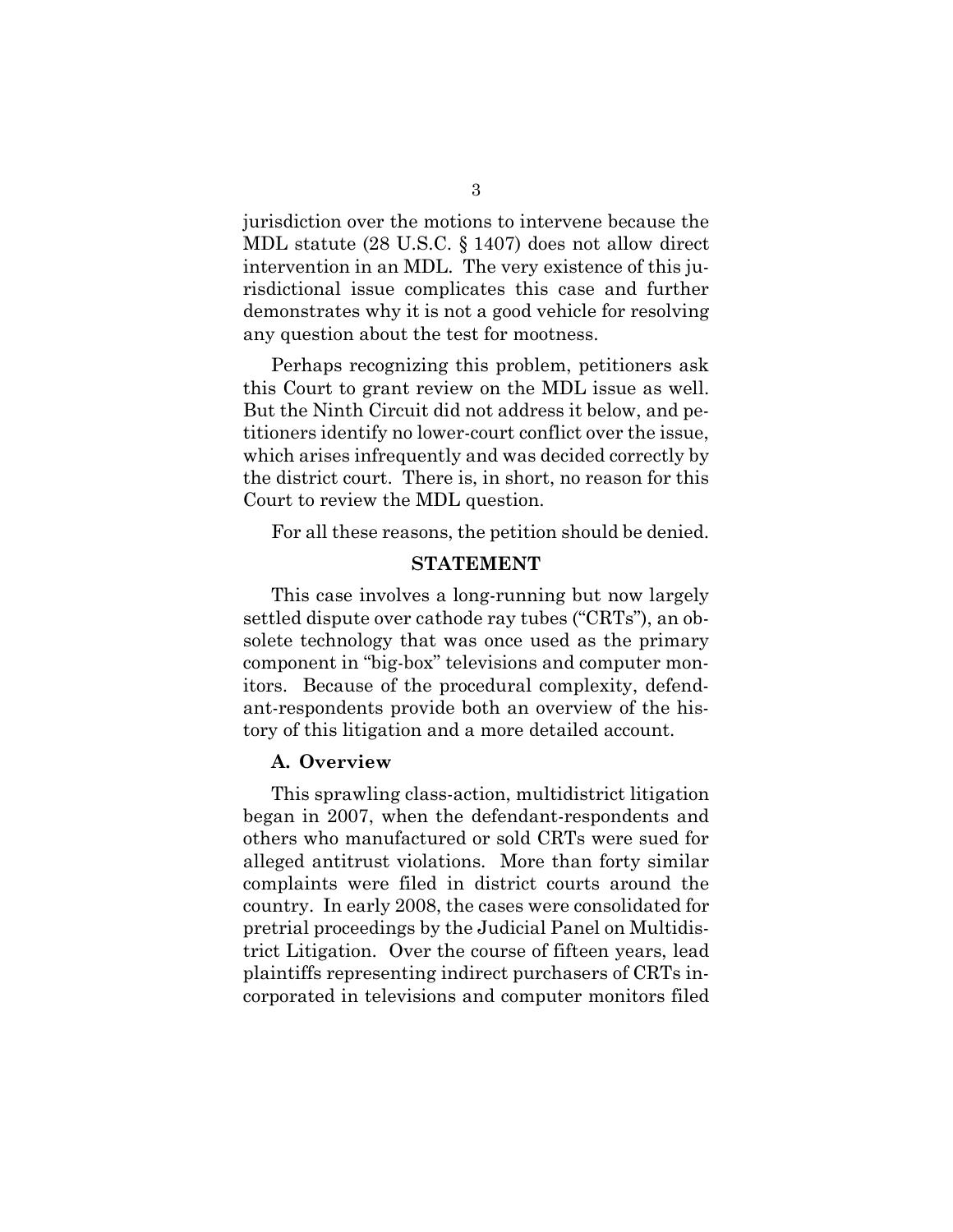four successive consolidated complaints, ultimately asserting state-law damages claims on behalf of twentytwo state-wide classes and a federal claim for injunctive relief on behalf of a putative nationwide class. During this period, the district court made more than 6,000 docket entries, and the Ninth Circuit heard multiple rounds of appeals, the most recent of which gave rise to this petition.

Since the filing of the Third Amended Complaint in 2010, no complaint has asserted claims under the laws of any of petitioners' home states. And no complaint *ever* asserted the federal equitable-disgorgement or restitution claim that one petitioner seeks to assert. When plaintiffs later moved for class certification in 2012, they did not seek to certify—and the district court did not certify—either a state-wide class or a nationwide class that included petitioners.

In 2016, nine years after the litigation began, the district court approved settlements between the defendant-respondents and a settlement class comprising the twenty-two state-wide damages classes and the putative nationwide injunctive relief class alleged in the operative complaint. Although others objected to these settlements and appealed the district court's approval of the settlements, petitioners did not.

In 2019, after remand from the Ninth Circuit, the initial settlements were amended to narrow the settlement class to include only the twenty-two state-wide damages classes. As a result, the amended settlements do not release any claims of individuals (like petitioners) who had allegedly made their purchases in other states and would not receive monetary compensation under the allocation plan adopted by plaintiffs' lead counsel.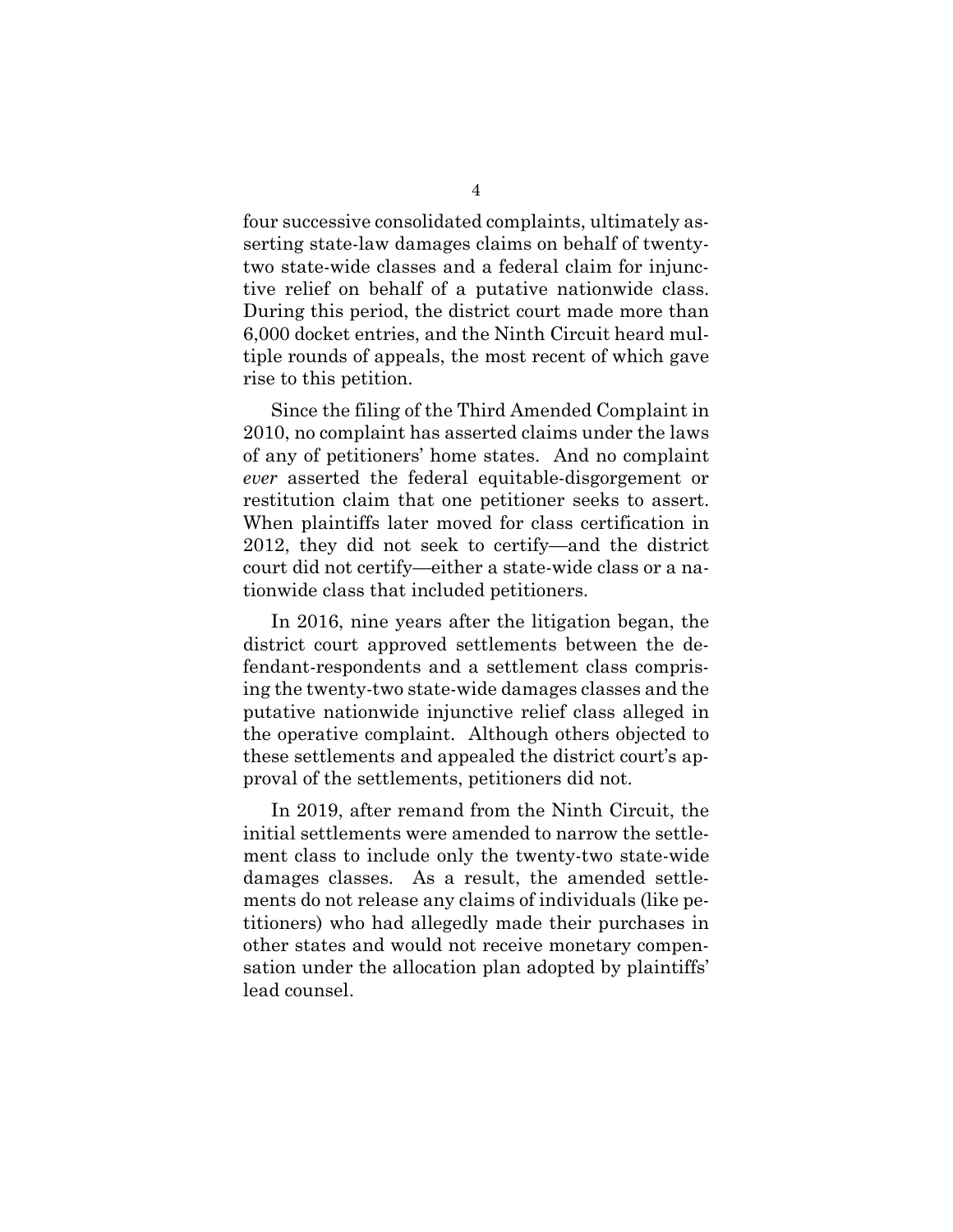It was only then—twelve years after the litigation began—that petitioners tried to assert their claims, which either had not been previously asserted or had been long abandoned. But rather than initiate a separate action and seek transfer to the MDL (as the MDL statute requires), petitioners moved to intervene directly in the MDL itself.

The MDL court denied petitioners' motions to intervene. It held that it lacked subject-matter jurisdiction to consider their claims because petitioners had attempted to assert them in the MDL itself, rather than filing separate cases that would then be transferred to the MDL. The court advised petitioners to file such separate suits and seek a transfer to the MDL.

Petitioners declined to do so, instead appealing the denial of their motions to intervene. The stated reason for this procedural choice was petitioners' desire to invoke the relation-back doctrine, which they hoped would save their more-than-twelve-year-old claims from dismissal as untimely. In fact, the relation-back doctrine would *not* save their claims from dismissal even if petitioners were allowed to intervene directly in the MDL. But, in any event, the desire to try to invoke the relation-back doctrine to revive time-barred claims is not a cognizable basis for intervention.

During proceedings in the Ninth Circuit, petitioners argued that their motions to intervene would be "doomed" if the court affirmed the order approving the settlement agreements, as it ultimately did. Consistent with that concession, the Ninth Circuit, upon affirming the amended settlements, dismissed petitioners' intervention appeals as moot.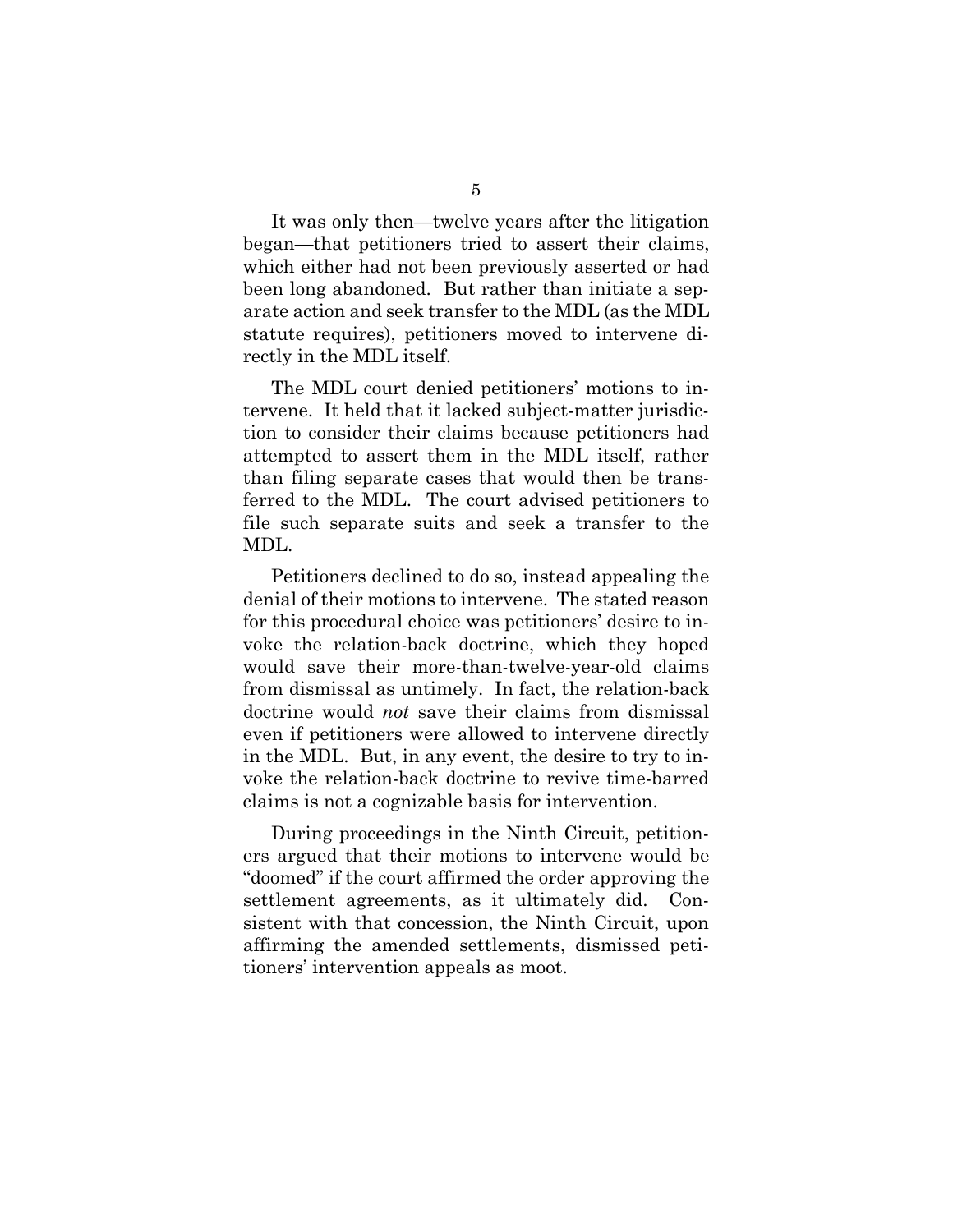#### **B. The parties**

Petitioners are fourteen individuals who say they purchased a television or computer monitor containing a CRT made or sold by one or more of the defendantrespondents (or their alleged co-conspirators).

<span id="page-17-1"></span><span id="page-17-0"></span>The fourteen petitioners come from a total of ten states: Arkansas, Massachusetts, Missouri, Montana, New Hampshire, Ohio, Oregon, Rhode Island, South Carolina, and Utah. Nine of these states have been referred to in this litigation as "omitted repealer states" ("ORS"). Petitioners call them "repealer states" because, according to petitioners, they have, "in one form or another," repealed this Court's ruling in *Illinois Brick Co.* v. *Illinois*, 431 U.S. 720, 746 (1977), and thus allow indirect purchasers to bring state-law antitrust damages suits for price fixing. *Stromberg* v. *Qualcomm Inc.*, 14 F.4th 1059, 1064 (9th Cir. 2021).<sup>1</sup> Petitioners call them "omitted" repealer states because the Indirect Purchaser Plaintiff-respondents ("IPP respondents") did not prosecute any damages claims under the laws of these states. The petitioner from the remaining state—Ohio, one of the "non-repealer states" ("NRS")—asserts only a claim for federal equitable relief, as she concedes that Ohio has not repealed the *Illinois Brick* rule.

The IPP respondents belong to twenty-two certified, state-specific classes that have throughout the litigation asserted state-law damages claims on behalf of

<span id="page-17-2"></span><sup>&</sup>lt;sup>1</sup> In fact, as the district court held, at least three of these states— Arkansas, Rhode Island, and Montana—either do not provide a state-law cause of action for price fixing or have not repealed the *Illinois Brick* doctrine as a matter of state antitrust law. ECF Nos. 597 at 30–31, 768 at 3-5, 665 at 26 ¶ 14.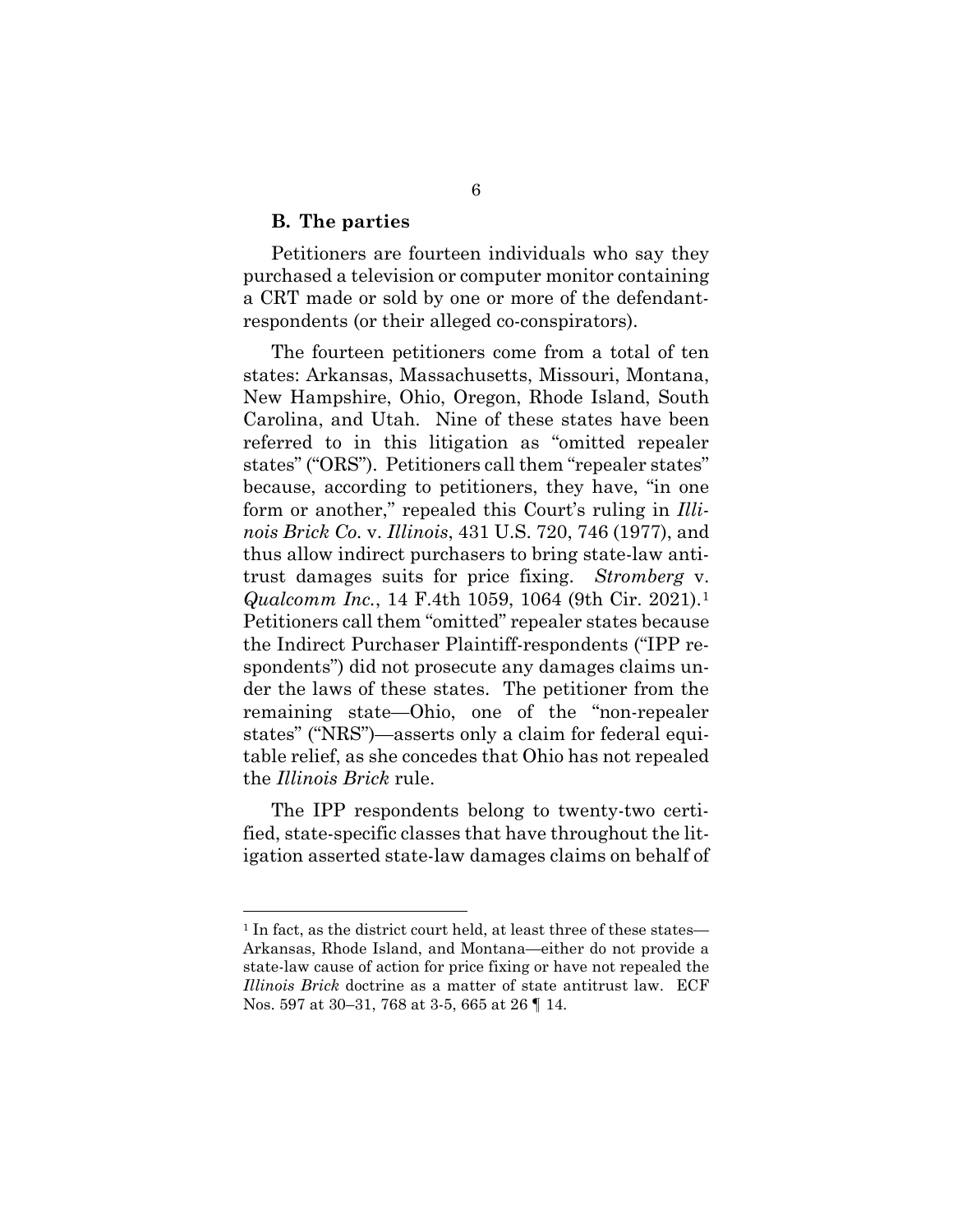millions of individuals who purchased products containing CRTs in these twenty-two "repealer states."

Defendant-respondents are seven defendant corporate groups, some members of which at one time manufactured, distributed, or sold CRTs or televisions or computer monitors containing CRTs. They have long since exited the defunct CRT business.

#### **C. Proceedings below**

## **1. Since at least 2010, it has been clear that no class representative was pursuing state-law damages claims on behalf of petitioners.**

Beginning in November 2007, indirect purchasers of CRTs filed at least forty-one complaints in district courts around the nation. (Petitioners were not among them.) In 2008, the Judicial Panel on Multidistrict Litigation transferred all related indirect-purchaser actions to the Northern District of California for pretrial coordination.

Over the next five years, indirect purchaser plaintiffs filed four consolidated amended complaints, each signed by counsel for petitioners, that successively dropped or revised various state-law damages claims in response to dismissal orders and other developments. As noted at the outset, no complaint has asserted claims under the laws of any of petitioners' home states since [2](#page-18-0)010.<sup>2</sup>

<span id="page-18-0"></span><sup>2</sup> The March 2009 Consolidated Amended Complaint asserted state-law damages claims under the laws of twenty-two states, including Massachusetts and Rhode Island, but none of the other eight states associated with petitioners. ECF No. 437 ¶ 241. The May 2010 Second Consolidated Amended Complaint included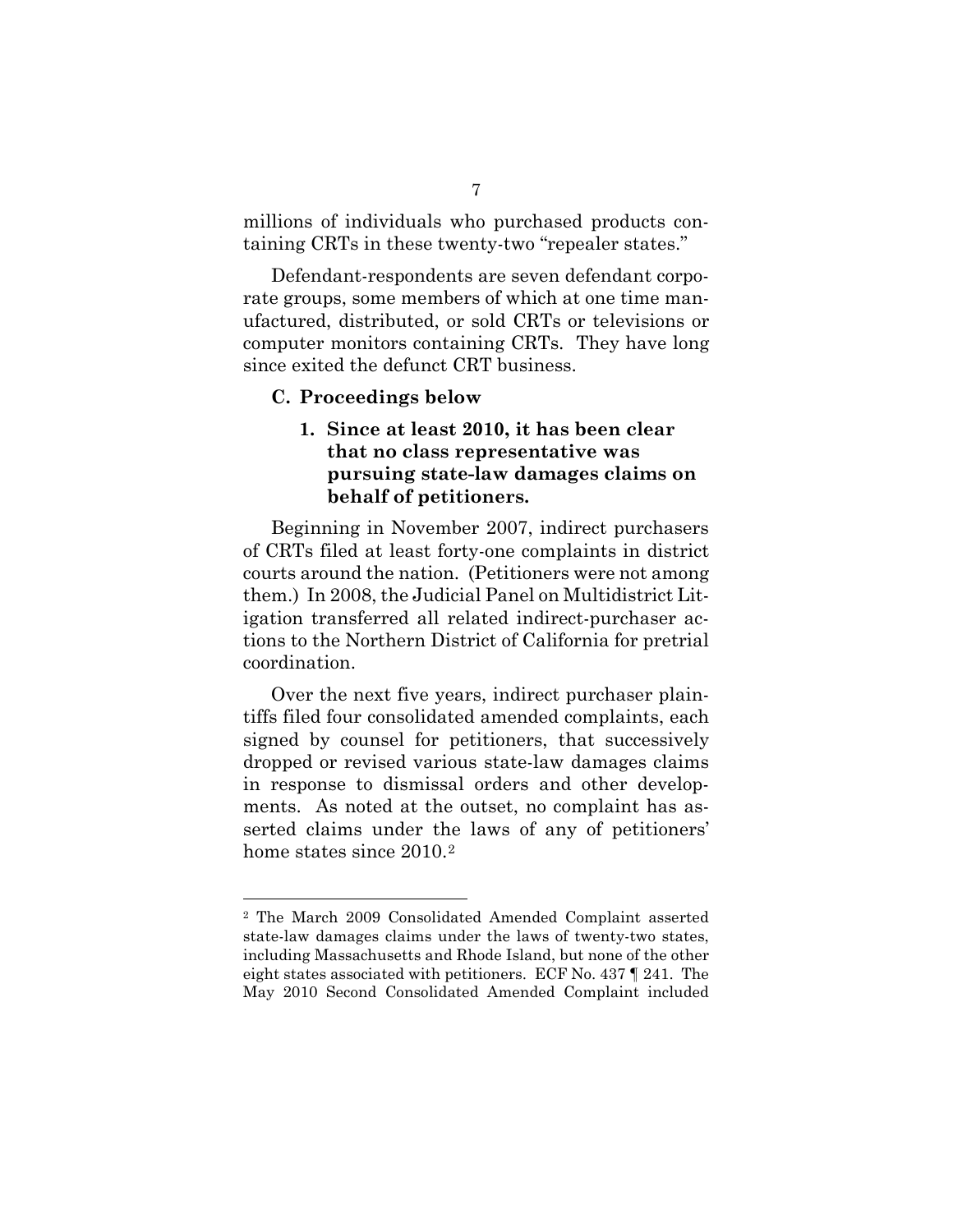When the putative class representatives moved for certification of each of the twenty-two state-based damages classes in October 2012 (ECF No. 1388), they did not seek certification of any nationwide class or any state-law damages class that included indirect purchasers in any of the "omitted repealer" or "non-repealer" states.[3](#page-19-2) Petitioners' counsel signed the class certification motion.

state-law damages claims under the laws of twenty-six states, including Massachusetts, Arkansas, and Montana, but dropped Rhode Island and again did not assert claims under the laws of the other six states associated with petitioners. ECF No. 716 ¶ 236. The December 2010 Third Consolidated Amended Complaint asserted no claims under the laws of any of petitioners' home states. ECF No. 827 ¶ 233. The January 2013 Fourth Consolidated Amended Complaint, like its predecessor, did not assert claims under the laws of any of petitioners' home states. ECF No. 1526 ¶ 244. In addition to the state-law claims, each of these consolidated amended complaints asserted a nationwide claim for injunctive relief under Section 16 of the Clayton Act, 15 U.S.C. § 26. See ECF Nos. 437 ¶ 253; 716 ¶ 248; 827 ¶ 245; 1526 ¶ 256. The Fourth Consolidated Amended Complaint remained the operative complaint until 2019, when the Fifth Consolidated Amended Complaint was filed in conjunction with the amended settlements. ECF No. 5589.

<span id="page-19-2"></span><span id="page-19-1"></span><span id="page-19-0"></span><sup>3</sup> The IPP respondents did not seek certification of the nationwide class's claim for injunctive relief because "the CRT business has largely died and the people who effectuated" the purported "CRT conspiracy moved on when CRT technology became obsolete[]," making "an injunction basically worthless, and probably impossible to obtain.'" ECF No. 4712 at 19 (citations omitted). Further, the IPP respondents never alleged a claim for equitable disgorgement under the Clayton Act—as one petitioner seeks to do—because "the Ninth Circuit disallows private use of Section 16 to pursue disgorgement." *Id.* at 20 (citing *In re Multidistrict Vehicle Air Pollution*, 538 F.2d 231, 234 (9th Cir. 1976) ("Recovery for past losses is properly covered under [Section] 4; it comes under the head of 'damages.' \* \* \* [Section] 16 does not allow the claimed relief for past loss.")).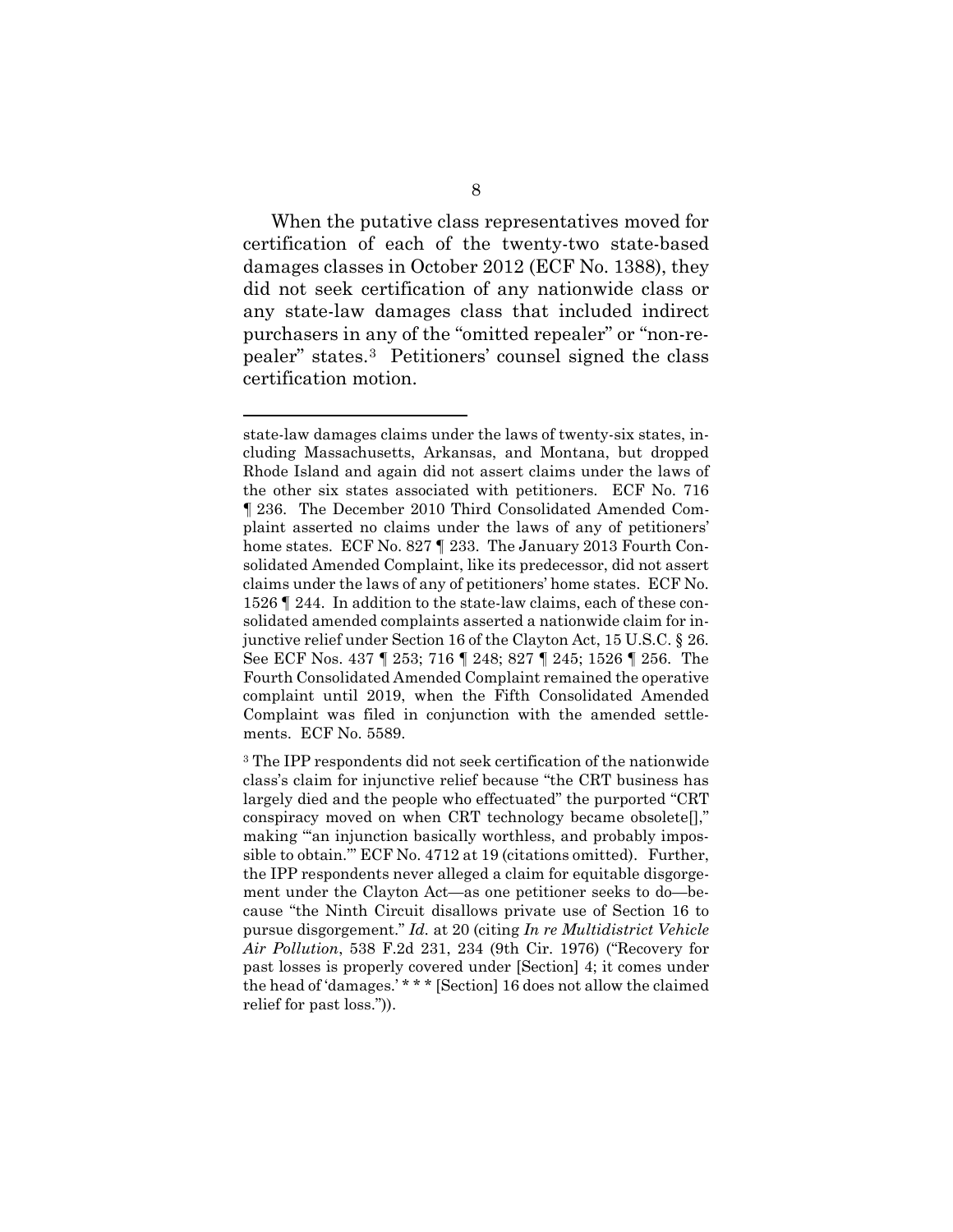In sum, since at least December 2010, it has been evident to petitioners and their counsel that no one was pursuing state-law damages claims on their behalf. And the class certification motion in 2012 further confirmed that the plaintiffs were not pursuing *any* claim on behalf of petitioners. Despite this, petitioners never filed their own lawsuit and waited nearly nine years before seeking to intervene.

## **2. Initial settlements were reached and approved, and then the approval order was remanded.**

While petitioners sat on their alleged rights to assert damages claims under the laws of their home states, the MDL continued, generating more than 6,000 docket entries. Docket, MDL No. 1917, No. 07- 5944 (N.D. Cal.). The parties engaged in extensive discovery and motion practice, producing millions of documents (ECF Nos. 1933-1 at 4, 5416 at 4), taking more than one hundred depositions of fact witnesses and thirty-five depositions of seventeen expert witnesses, and filing more than twenty motions to compel and sixty motions *in limine* (see ECF No. 4071-1 at 14, 19, 22, 24–25, 34–35). Two federal district judges and four special masters entered more than six hundred IPPspecific orders, including rulings on twenty motions to dismiss, and a complex motion for class certification. Over twenty motions for summary judgment were briefed. Nearly all this activity occurred long after it was apparent that no claims were being pursued on behalf of petitioners.

After eight years of litigation, the IPP respondents reached settlement agreements with the seven sets of defendant-respondents. The settlements released the claims asserted on behalf of a nationwide indirect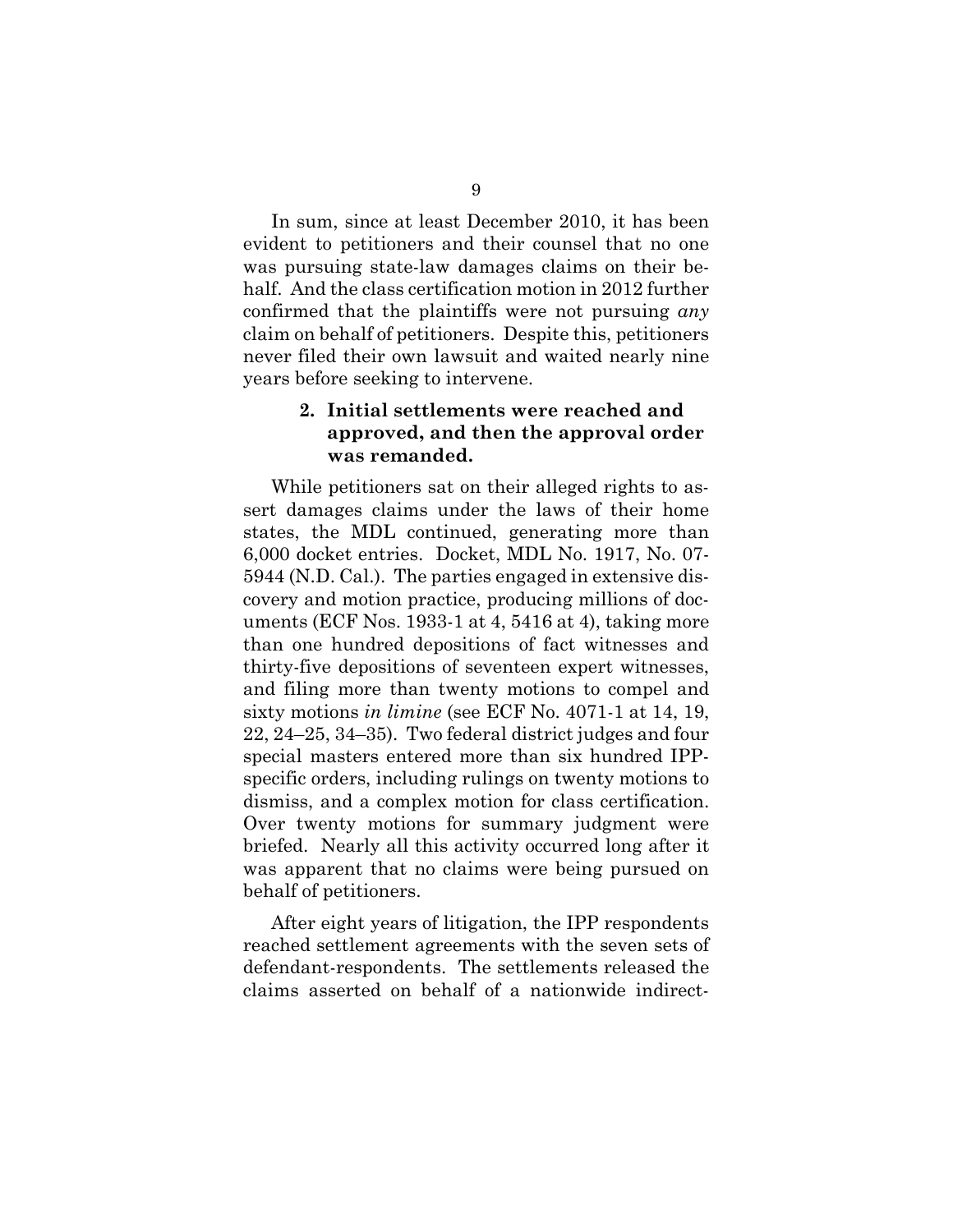purchaser settlement class in exchange for payments from the defendant-respondents that collectively totaled \$541.75 million. ECF Nos. 3862-1 to -5, 3875. Contrary to petitioners' assertion (Pet. 3), the terms of the settlement agreements did not dictate the distribution of the settlement funds. Instead, under the agreements, the distribution would be determined by a separate allocation plan to be developed solely by the IPP respondents. ECF Nos. 3862-1 at 11, 3862-2 at 11–12, 3862-3 at 12, 3862-4 at 11, 3862-5 at 12.

Under the allocation plan, the IPP respondents' lead counsel determined that only members of the twenty-two state-specific damages classes could make claims on the settlement fund because all other claims lacked legal foundation and were thus worthless. Pet. App. 37–38. Petitioners did not belong to any of those state-specific classes.

Petitioners did not object to these settlements.

Some others did object, and the district court overruled the objections and approved the settlements, certifying a nationwide settlement class of indirect purchasers. ECF Nos. 4712, 4717. Objectors from Massachusetts, Missouri, and New Hampshire appealed the settlement approval order, arguing that their claims were improperly released without monetary compensation from the settlement fund. See*, e.g.*, No. 16- 16379, ECF No. 70 at 54–58 (9th Cir. Apr. 3, 2017); No. 16-16399, ECF No. 29 (9th Cir. Nov. 17, 2016).

While the objectors' appeal was pending, the district court concluded that it had "erred" in approving the original settlements. Specifically, the district court faulted the allocation plan's requirement that class members from Massachusetts, Missouri, and New Hampshire release their purported state-law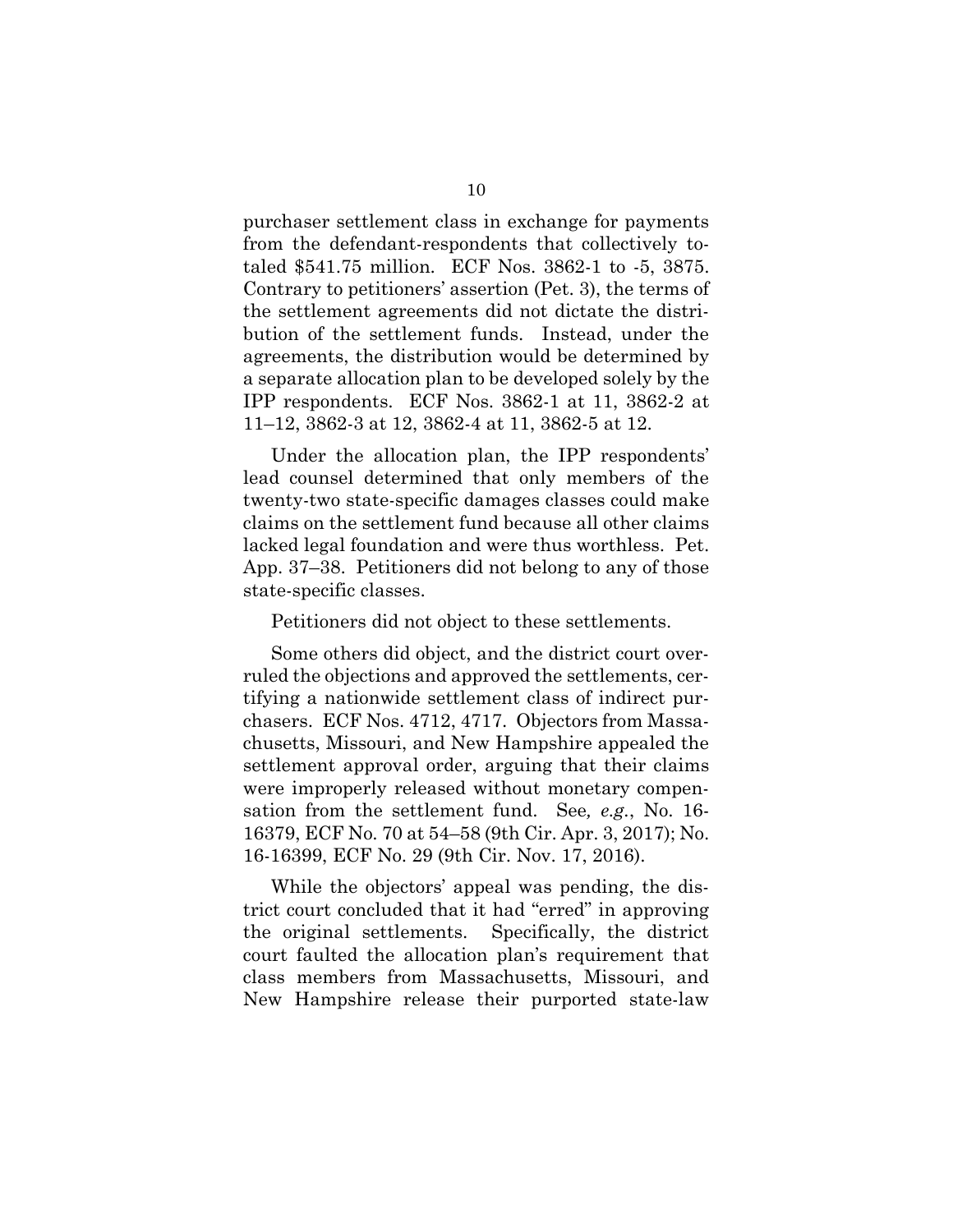damages claims without monetary compensation from the settlement fund. ECF No. 5362 at 1.

The Ninth Circuit then remanded for reconsideration of the order approving the settlements. Pet. App. 162. On remand, the district court appointed counsel to represent indirect purchasers in the nine purported omitted repealer states (ORS) and twenty non-repealer states (NRS) who would not receive monetary compensation under the settlements. ECF No. 5518.

## **3. After remand, the IPP respondents and defendant-respondents reached new settlements that did not release petitioners' potential claims.**

On remand, the district court appointed a magistrate judge to oversee renewed settlement discussions. ECF No. 5427. The magistrate mediated between defendant-respondents and representatives of the twenty-two state-law damages classes. ECF No. 5531. The mediation resulted in amended settlements that did *not* release petitioners' claims. A separate mediation that included ORS purchasers did not yield a settlement. ECF No. 5617.

The court preliminarily approved the amended settlements between the IPP respondents and defendantrespondents in March 2020. Pet. App. 98.

Some petitioners objected to the amended settlements. ECF Nos. 5732, 5756. Among other things, the objectors demanded to be included in a *global* settlement of all indirect purchasers in which they would share in the recovery. See*, e.g.*, ECF Nos. 5607 at 11– 13, 5732 at 13. The objectors made this claim even though the ORS and NRS purchasers failed to agree to a settlement despite negotiations in which, at their request, they were separately represented.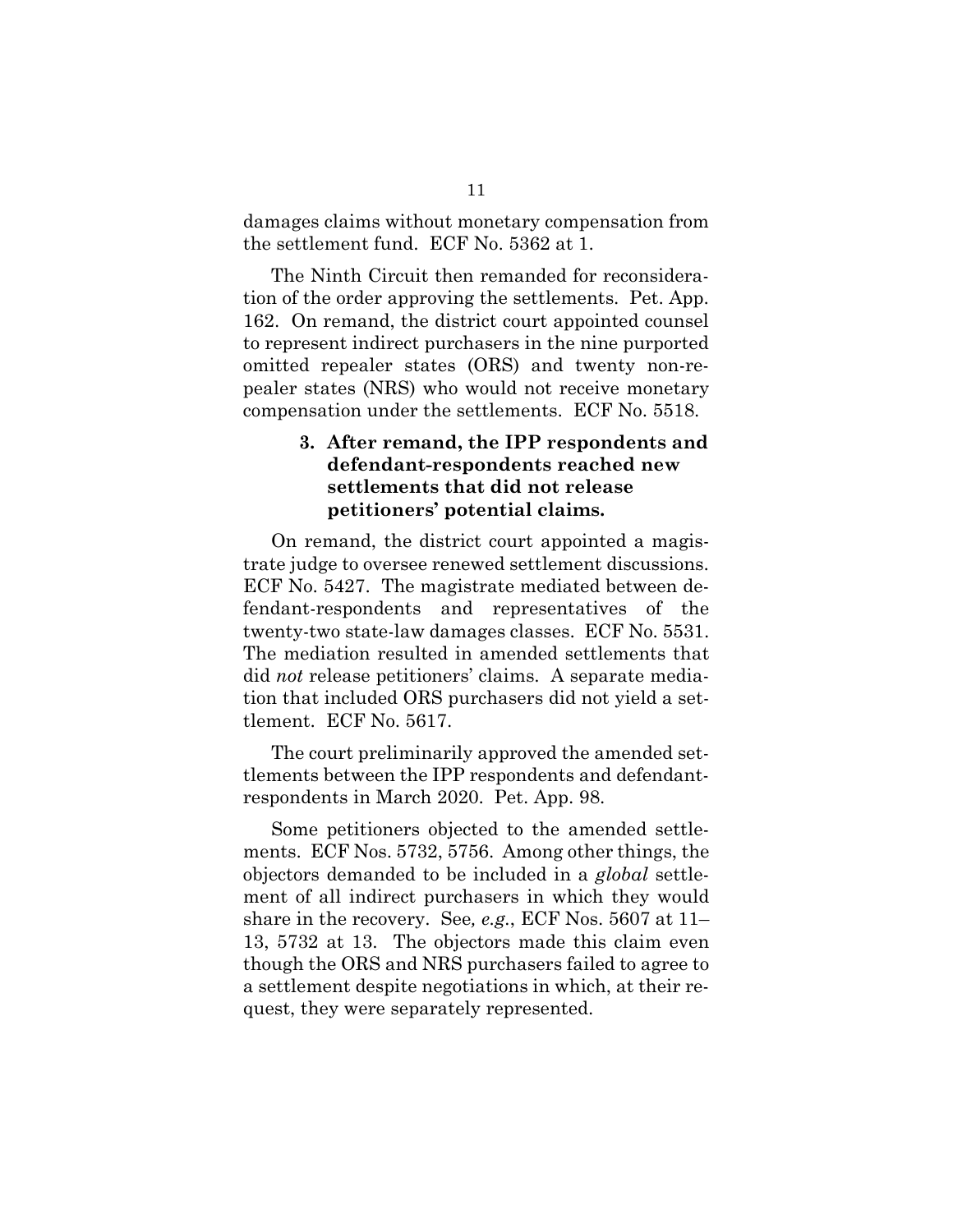The district court struck the objections and granted final approval of the amended settlements. Pet. App. 34. It ruled that the objectors lacked standing to object because they were not members of the settlement classes and because the amended settlements would not release any of their potential claims. Pet. App. 46–49. Indeed, the district court's order afforded exactly the relief that the objectors had repeatedly demanded: vacatur of the original settlements and the related nationwide settlement release, so the objectors would be free to pursue whatever claims they had. Pet. App. 76.

The objectors then moved to intervene for the purpose of appealing the denial of their objections to the amended settlements. ECF No. 5792. The court denied the motion, holding that the objectors lacked a "significantly protectable interest" in the amended settlements because they were not members of the settlement classes and the amended settlements did not release the objectors' potential claims. Pet. App. 18–21.[4](#page-23-0) 

In August 2020, the objectors, including the petitioners, appealed from the final judgment of dismissal following approval of the amended settlements and from denial of their motions to intervene for purposes of appealing the denial of their objections to the amended settlements. But the present petition does not involve those appeals. In this Court, petitioners challenge neither the final judgment nor approval of the amended settlements between the defendant-respondents and IPP respondents.

<span id="page-23-0"></span><sup>4</sup> The district court also denied permissive intervention because allowing petitioners to intervene and object to the amended settlements, to which they were not parties, would prejudice the parties to the amended settlement agreements. Pet App. 21–23.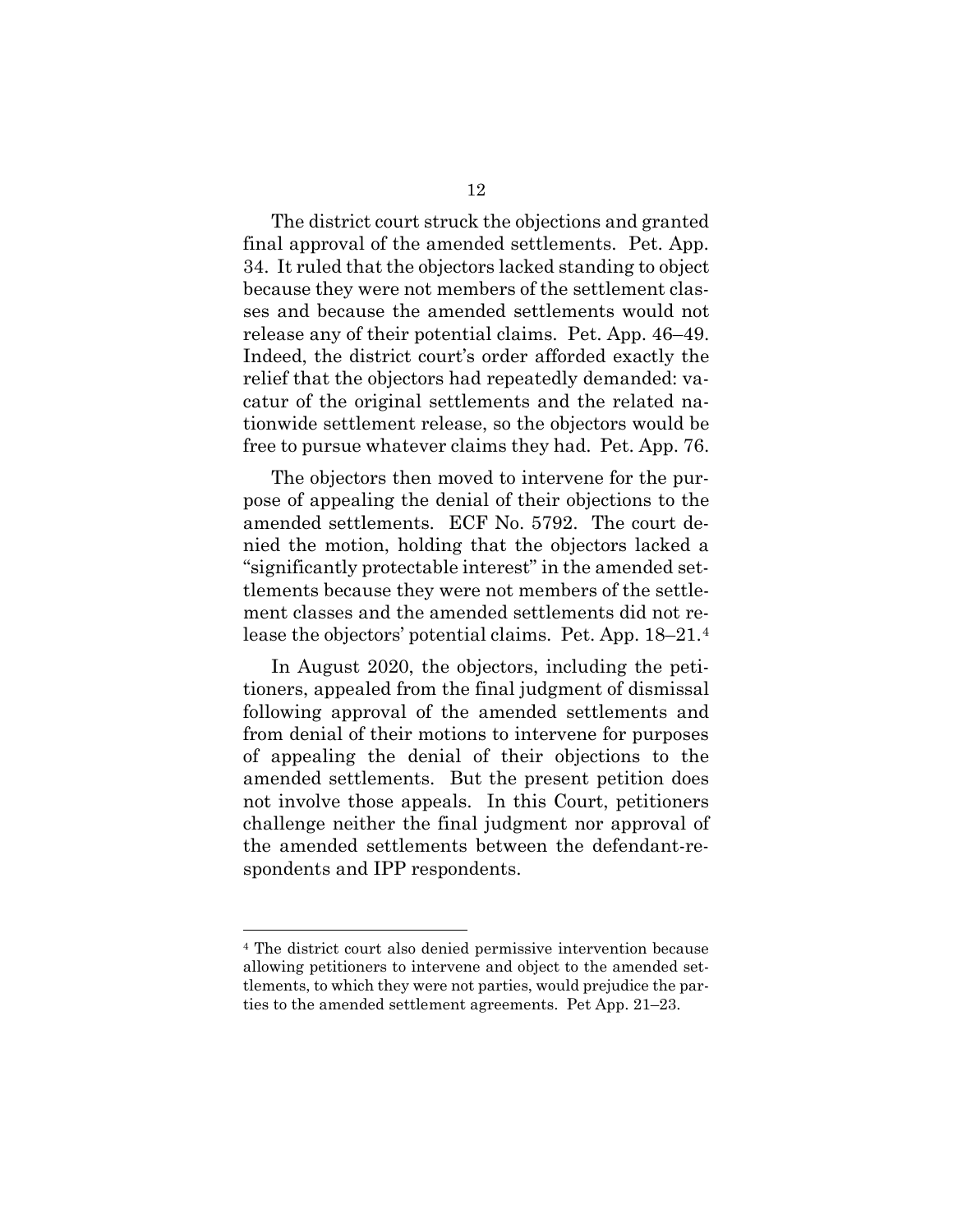### **4. The district court denied petitioners' motions to intervene in the MDL.**

Wholly apart from their failed objections to the amended settlements, petitioners also attempted to intervene in the MDL to assert claims against defendant-respondents. Specifically, in August 2019, petitioners moved to intervene in the MDL as class representatives and to amend the IPP respondents' operative consolidated amended complaint to assert new or previously abandoned claims on behalf of indirect purchasers from ORS and NRS states. ECF Nos. 5565, 5567.

The district court denied the motions to intervene without prejudice, rejecting the would-be intervenors' attempt to "amend someone else's complaint" as "not allowed." Pet. App. 142–43, 148.

In response, petitioners filed renewed motions to intervene, accompanied by complaints that they sought to file directly in the MDL proceeding, instead of initiating new federal cases that could then be transferred to the MDL. ECF Nos. 5645, 5645-1, 5643, 5643-1.

<span id="page-24-0"></span>The district court denied the renewed motions to intervene, holding that it lacked subject-matter jurisdiction because the MDL statute, 28 U.S.C. § 1407, "does not permit \* \* \* direct intervention into \* \* \* MDL proceedings, whether by filing separate complaints or amending [the] operative complaint." Pet. App. 133. The court advised petitioners that if they wished to assert claims in the MDL, they should "file their claims in the appropriate forum(s) and seek transfer from the JPML or, if properly filed in the Northern District of California, 'request assignment of [their] actions to the Section 1407 transferee judge in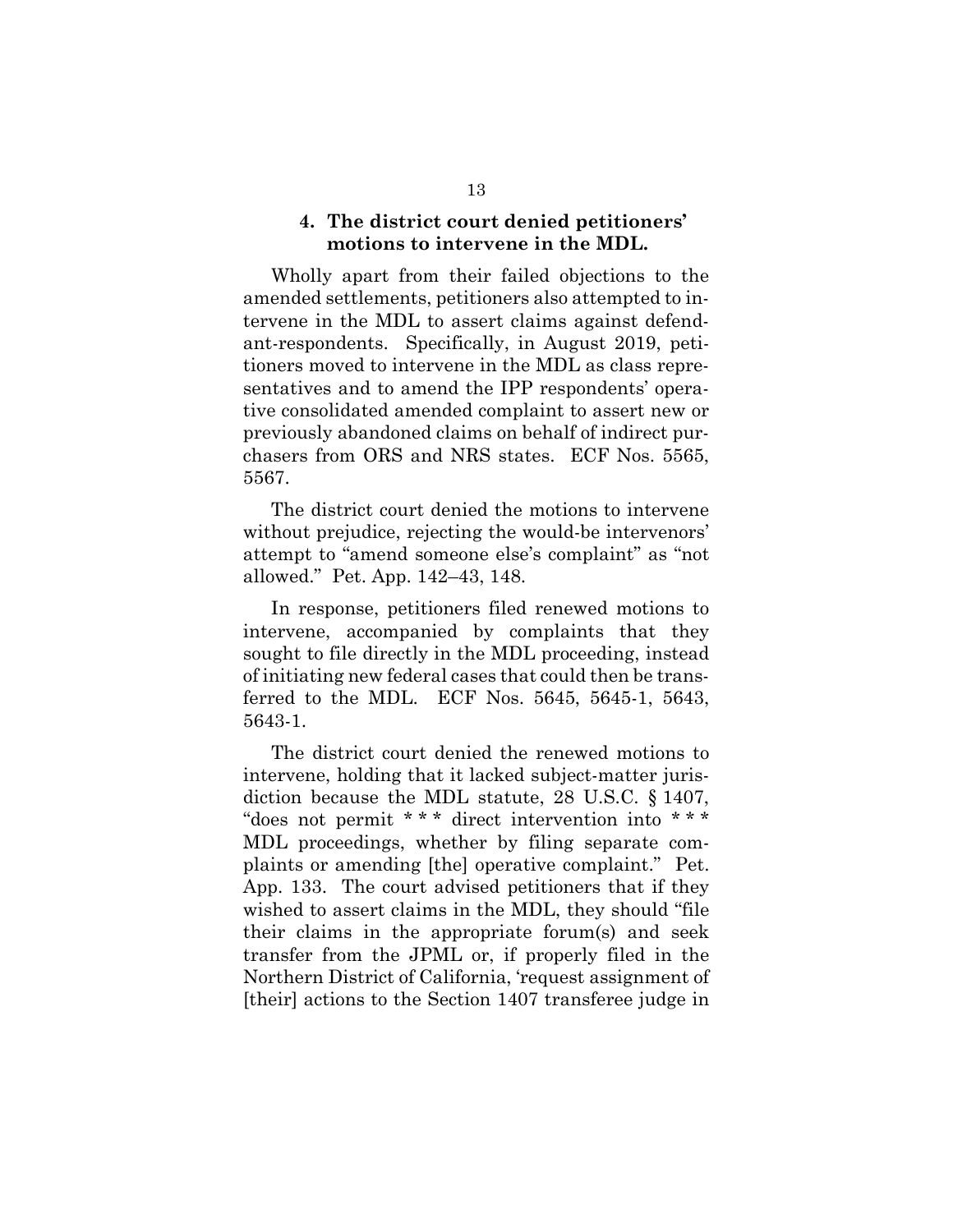accordance with applicable local rules.'" Pet. App. 138 (quoting JPML R.  $7.2(a)$ ).<sup>[5](#page-25-1)</sup>

Ignoring the court's ruling, petitioners declined to file new actions. Instead, they appealed the orders denying their motions to intervene directly in the MDL. Pet. App. 81-82.[6](#page-25-2) These are the appeals that led to this petition.

## **5. The Ninth Circuit affirmed the order approving the amended settlements and dismissed the intervention appeals as moot.**

Petitioners' intervention and final-judgment appeals were briefed separately, but the Ninth Circuit consolidated them for oral argument. Pet. App. 5–6. In their briefing, petitioners argued that "final approval" of the settlement agreements "would moot their \* \* \* appeal from the district court's order denying their motions to intervene." No. 20-16699, ECF No. 28 at 25. And during argument, petitioners again stated that the approval of the amended settlements "doomed" their efforts to intervene, and further argued that approval of the settlements would mean that there would be "nothing to relate back to." 9th Cir.

<span id="page-25-1"></span><span id="page-25-0"></span><sup>5</sup> The court also denied the motions because, "as discussed in its previous orders," would-be intervenors "may not add new plaintiffs to an MDL by amending IPP Plaintiffs' complaint." Pet. App. 135.

<span id="page-25-2"></span><sup>6</sup> Petitioners also appealed the district court's order preliminarily approving the amended settlements. "The Ninth Circuit concluded that it lacked jurisdiction over the order preliminarily approving the settlement and dismissed that portion of the appeal." Pet. App. 87 (citing No. 20-15697, ECF No. 20 (9th Cir. June 9, 2020)).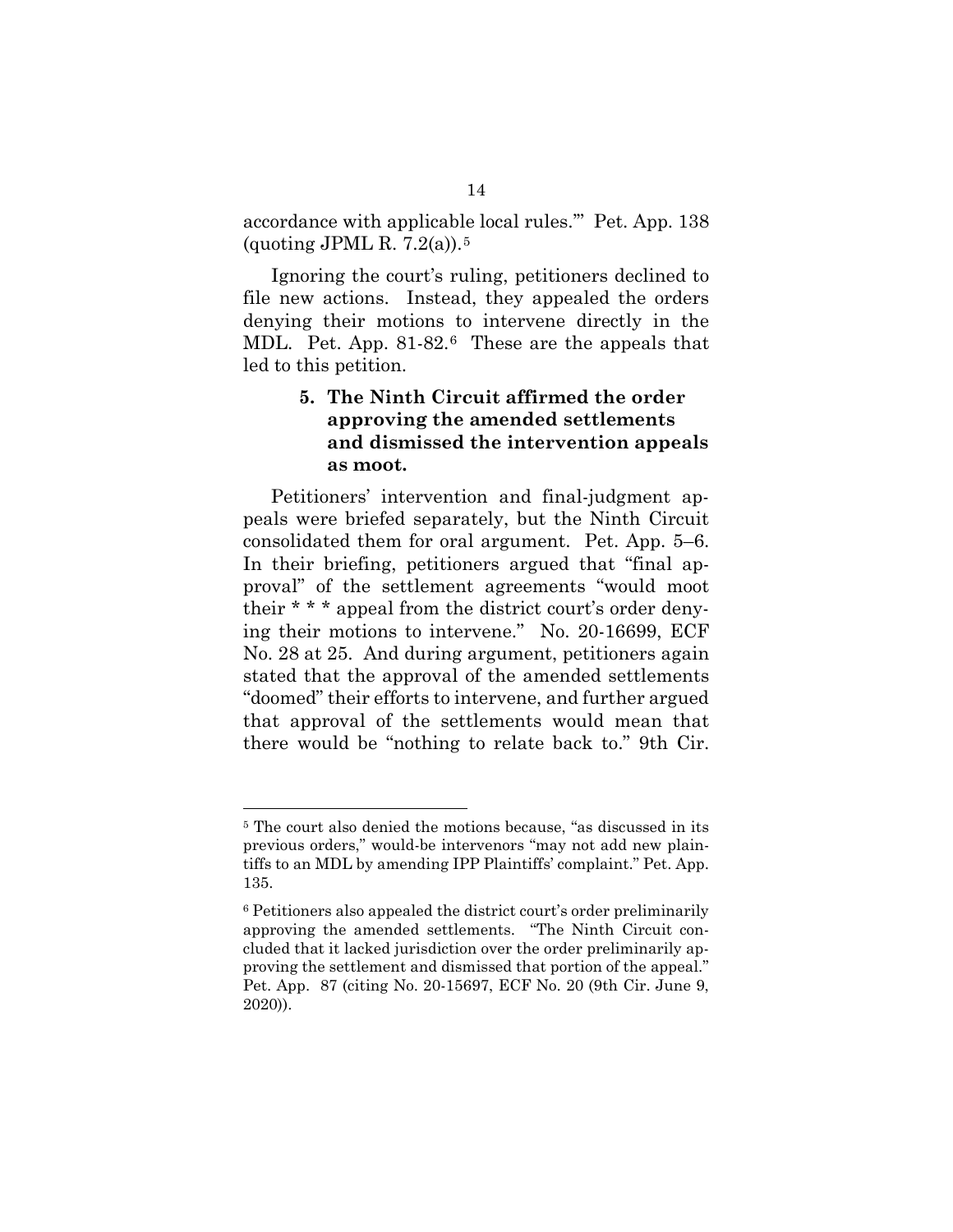Oral Arg. Rec. 13:47–14:21, https://www.ca9.uscourts. gov/media/video/?20210728/20-15697/.

In an unpublished decision, the Ninth Circuit first affirmed the amended settlements' final approval. Applying Ninth Circuit law—which petitioners do not challenge—the Ninth Circuit held that petitioners "lack[ed] standing to object to the settlement agreements" because the settlements "do not release [their] claims." Pet. App. 6–7. The Ninth Circuit further held that the prejudice that petitioners claimed they would suffer if the settlements were approved—*i.e.*, a weakening of their relation-back argument and difficulty in completing service of process—did not constitute "formal legal prejudice" that would allow non-parties to appeal the settlements. Pet. App. 7–8.

<span id="page-26-0"></span>In the same unpublished, non-precedential decision, the Ninth Circuit also dismissed petitioners' intervention appeals as moot. Quoting *United States* v. *Sprint Communications Inc.*, 855 F.3d 985, 990 (9th Cir. 2017), the court began its analysis by stating that it first had "[t]o determine" whether petitioners' "appeal[s] of the denial of intervention [are] moot" by examining the circumstances and "ask[ing] if 'any effectual relief whatever' is possible even 'if we were to determine that the district court erred in denying  $\parallel$  intervention." Pet. App. 9. Acknowledging that petitioners sought "to intervene into the pending action against Defendants to strengthen their relation back arguments," the Ninth Circuit found, consistent with petitioners' position in briefing and at oral argument, that approval of the settlements meant that "[t]here is no longer an action against Defendants into which the ORS and NRS appellants can intervene." Pet. App. 9. Accordingly, the Ninth Circuit concluded that, under the fact-specific analysis of *Sprint Communications*,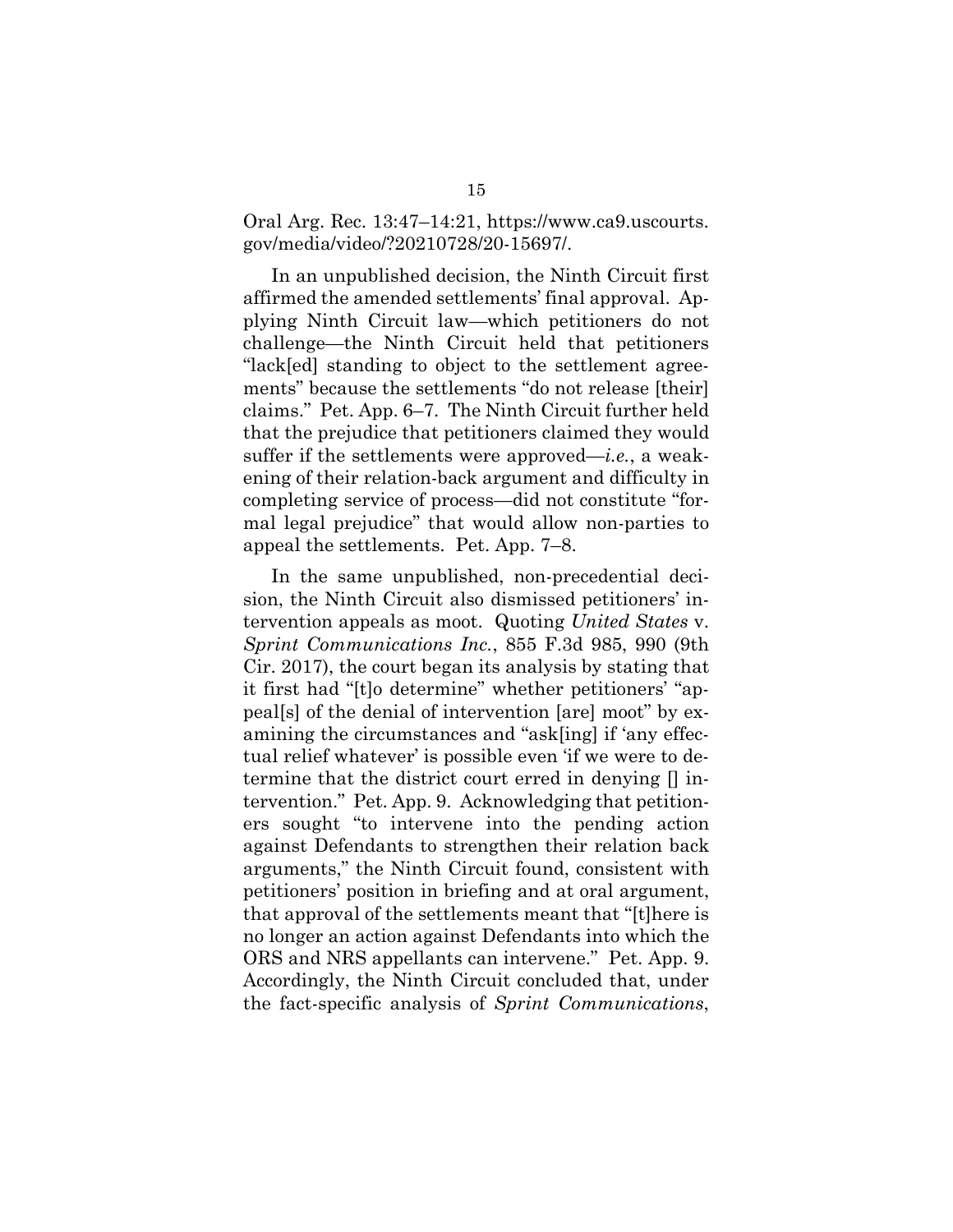the intervention appeals were moot because the court could "grant no 'effectual relief' to [the ORS and NRS] appellants even if [it] were to reach the merits of the appeals and determine the district court erred." Pet. App. 9.

Petitioners requested rehearing en banc, but no member of the Ninth Circuit called for a poll. Pet. App. 164-75.

#### **REASONS FOR DENYING THE PETITION**

Petitioners ask that this Court grant certiorari to resolve a purported circuit split over "whether a final judgment moots a pending appeal from an order denying intervention." Pet. 21; accord *id.* at i. The question does not warrant this Court's attention, as the claimed circuit split is illusory and, regardless, this case does not implicate it. In its unpublished decision, the Ninth Circuit applied the very same fact-specific, case-bycase "majority" rule for which petitioners advocate. For this reason—as well as several others discussed below—this case would be an exceptionally poor vehicle in which to resolve any circuit split, even if one existed.

The second question presented—regarding the jurisdiction of the MDL court—is plainly not certworthy. As petitioners acknowledge, the decision below is unpublished and "did not reach the district court's jurisdictional determination." Pet. 35 n.8. They also do not allege any circuit conflict and, instead, recognize that this issue has never been decided by *any* circuit court and has arisen only a handful of times in the last halfcentury. Certiorari is unwarranted.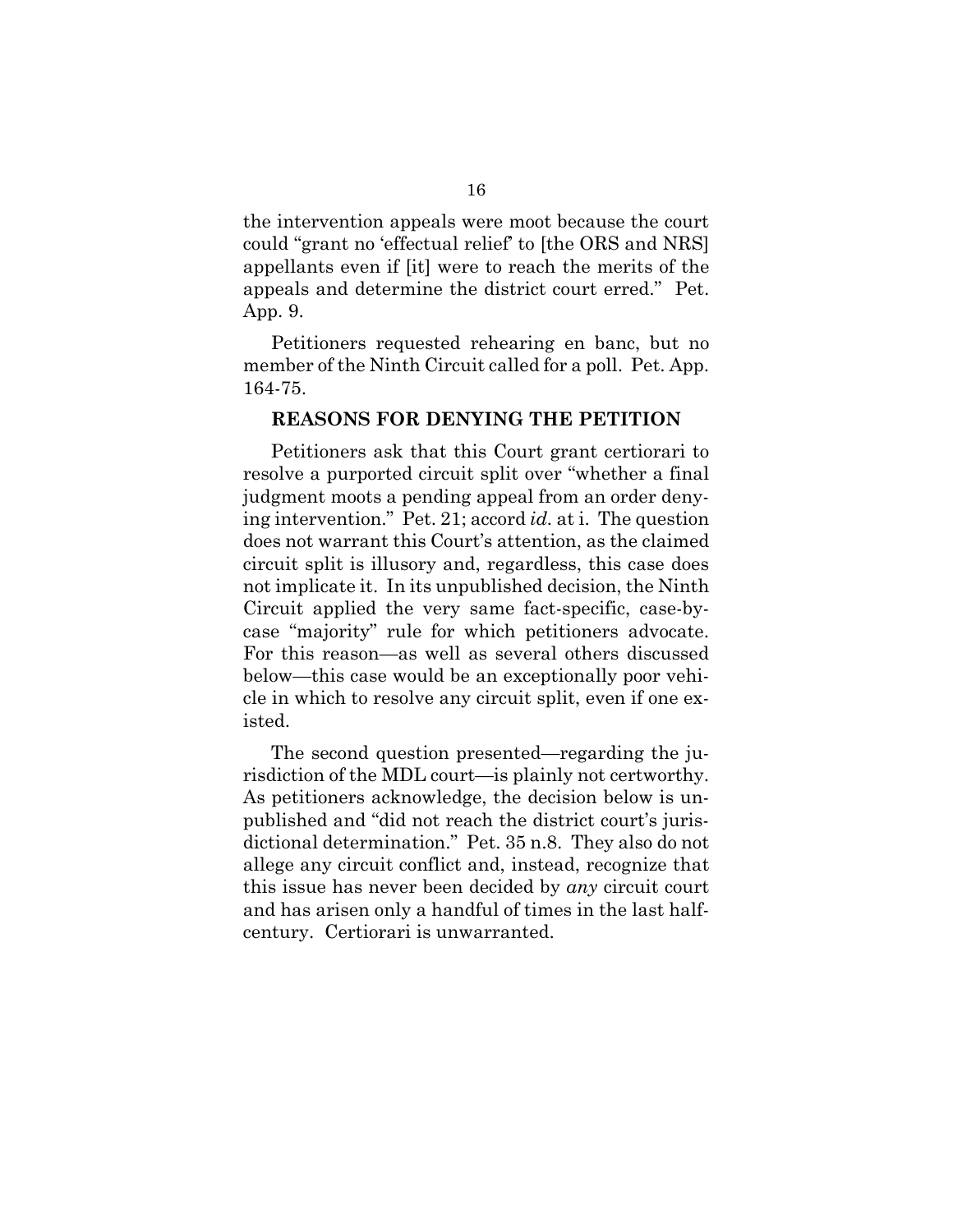### **I. There is no reason to grant review on the mootness question.**

The Ninth Circuit's unpublished decision does not warrant this Court's review because its fact-bound, case-specific mootness determination does not implicate any circuit split.

#### **A. There is no live circuit split.**

The alleged circuit split is illusory. According to petitioners, "[t]he majority rule—followed by the Third, Fourth, Fifth, Seventh, Eighth, Tenth and Eleventh Circuits—holds that a final judgment does *not* moot a pending intervention appeal," while "[t]he minority rule," supposedly "followed by the Second Circuit, and a subset of the precedent from the District of Columbia and Ninth Circuits (including the order on review)," provides that entry of final judgment in the underlying litigation automatically moots a pending intervention appeal. Pet. 30 (emphasis added). In fact, *all* circuits currently apply the same case-by-case, fact-based analysis to resolve any mootness question. There simply is no circuit split to resolve.

## <span id="page-28-0"></span>**1. The Ninth and D.C. Circuits analyze mootness on a fact-specific, case-bycase basis.**

Petitioners do not contend that the Ninth and D.C. Circuits consistently depart from what they call the "majority rule." Rather, they say these courts "have divergent precedents" regarding the mootness of an intervention appeal after the underlying litigation has been resolved. Pet. 21 (quoting *DeOtte* v. *Nevada*, 20 F.4th 1055, 1066 (5th Cir. 2021), *reh'g pet. pending*). That contention rests on outdated cases, as both circuits currently and consistently apply the same factspecific analysis for which petitioners advocate.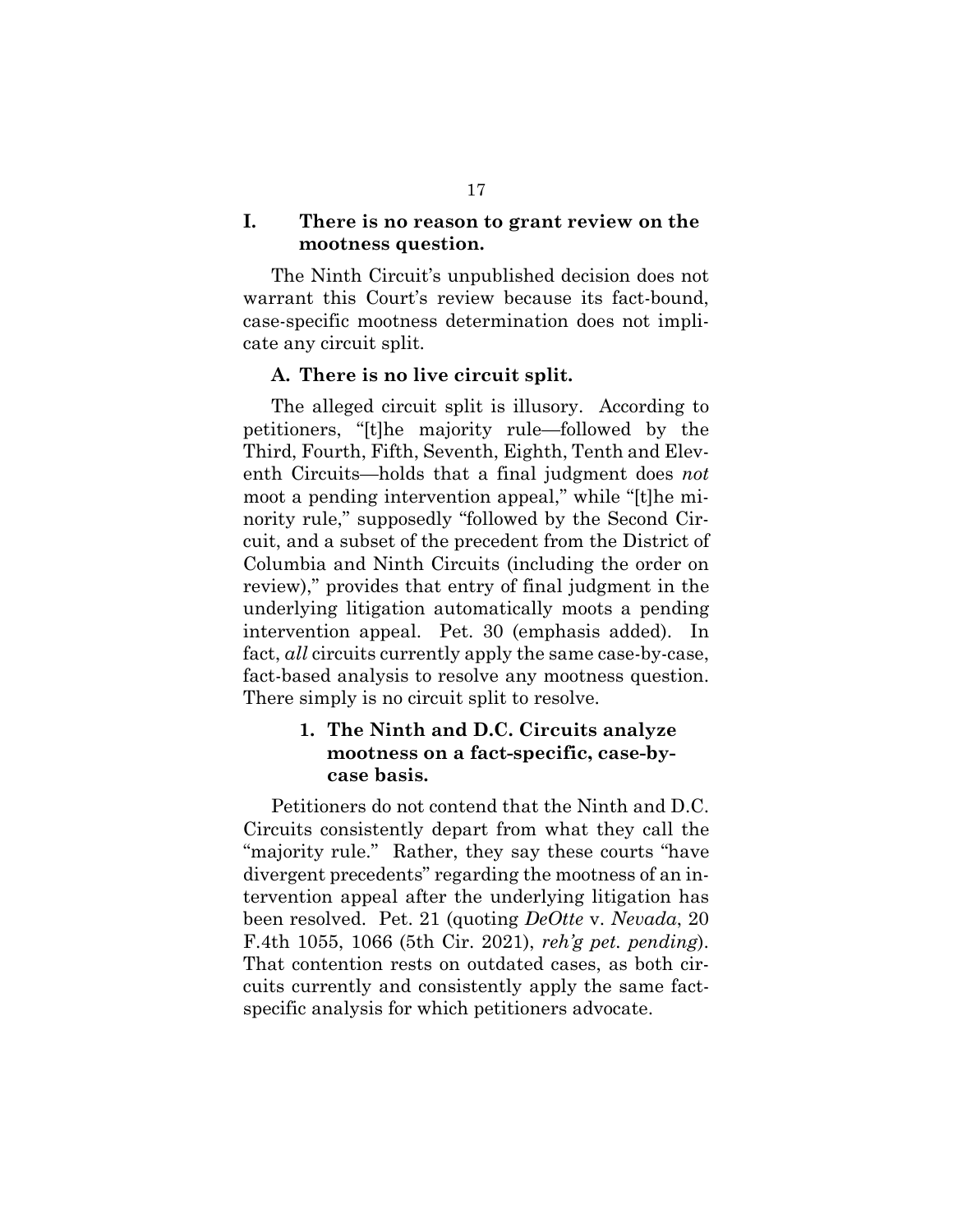<span id="page-29-7"></span><span id="page-29-2"></span>Although there may have been a period during which the Ninth Circuit "rendered inconsistent decisions" on this issue (*CVLR Performance Horses, Inc.* v. *Wynne*, 792 F.3d 469, 474 (4th Cir. 2015)), that ended with the court's 2017 opinion in *Sprint Communications*, which expressly "agree[d] with the Fourth Circuit \* \* \* that the parties' settlement and dismissal of a case after the denial of a motion to intervene *does not as a rule moot* a putative-intervenor's appeal." *United States* v. *Sprint Commc'ns, Inc.*, 855 F.3d 985, 990 (9th Cir. 2017) (citing *CVLR Performance Horses*, 792 F.3d at 475) (emphasis added). Unsurprisingly, every Ninth Circuit decision petitioners identify as following what they characterize as "[t]he minority rule" predates *Sprint Communications*. Pet. 26–27 (citing *W. Coast Seafood Processors Ass'n* v. *Nat. Res. Def. Council, Inc*., 643 F.3d 701, 704 (9th Cir. 2011); *Hamilton* v. *Cnty. of Los Angeles*, 46 F.3d 1141 (9th Cir. 1995); *United States* v. *Ford*, 650 F.2d 1141, 1143 (9th Cir. 1981)). All subsequent cases—including this one—follow *Sprint Communications* and what petitioners call the "majority rule." *Id.* 26–27 (citing *Stadnicki ex rel. LendingClub Corp.* v. *Laplanche*, 804 Fed. Appx. 519, 520 (9th Cir. 2020); *Allied Concrete & Supply Co.* v. *Baker*, 904 F.3d 1053, 1066 (9th Cir. 2018)).[7](#page-29-9)

<span id="page-29-8"></span><span id="page-29-6"></span><span id="page-29-5"></span><span id="page-29-3"></span><span id="page-29-0"></span>The D.C. Circuit has made a similar shift. The only D.C. Circuit decision identified by petitioners as applying "[t]he minority rule"—its 1993 decision in *Energy* 

<span id="page-29-9"></span><span id="page-29-4"></span><span id="page-29-1"></span><sup>7</sup> Other recent Ninth Circuit decisions, not cited by petitioners, also employ the case-by-case approach. See *Cooper* v. *Newsom*, 13 F.4th 857, 863–64 (9th Cir. 2021) (reversing denial of intervention, citing *Sprint Comm'ns*); *Idaho Conservation League* v. *U.S. Forest Ser*v., 2021 WL 3758320, at \*1 (9th Cir. 2021) (following *Sprint Comm'ns* and finding that "appeal from denial of intervention as of right was not moot").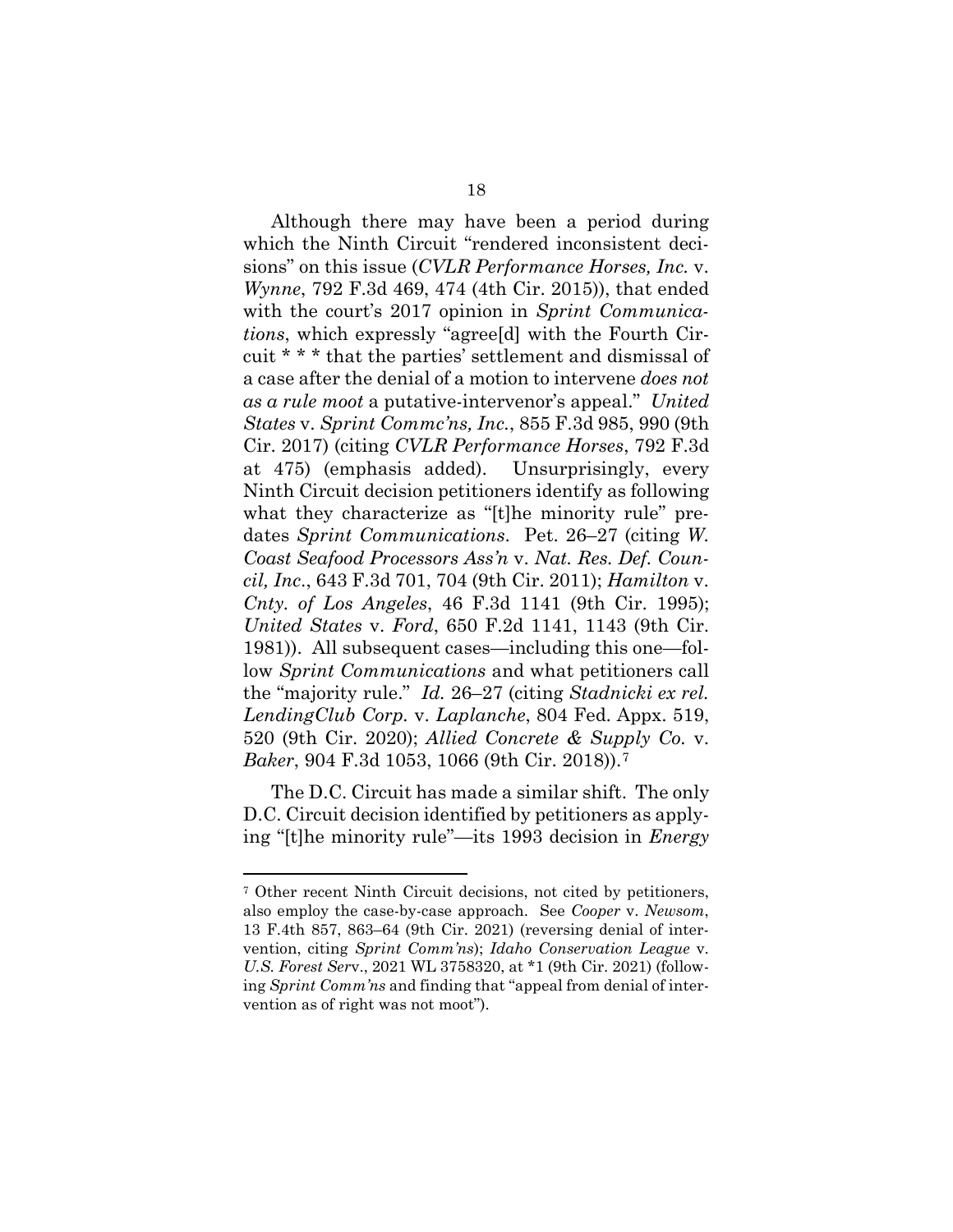<span id="page-30-1"></span>*Transportation Group, Inc.* v. *Maritime Administration*, 956 F.2d 1206 (D.C. Cir. 1992)—is now nearly thirty years old. Cf. Pet. 25. As petitioners tacitly concede, all *recent* D.C. Circuit decisions addressing the mootness issue hold that "a motion to intervene [can] survive a stipulated dismissal." *Id.* at 26 (quoting *In re Brewer*, 863 F.3d 861, 870 (D.C. Cir. 2017); citing *Alt. Research & De*v. *Found.* v. *Veneman*, 262 F.3d 406, 410 (D.C. Cir. 2001)); see also *In re Endangered Species Act Section 4 Deadline Litig*., 704 F.3d 972, 976 (D.C. Cir. 2013) (despite dismissal of the underlying litigation, the "court has jurisdiction over the appeal of the denial of intervention as of right").

<span id="page-30-3"></span><span id="page-30-2"></span><span id="page-30-0"></span>The only D.C. Circuit case to cite *Energy Transportation*'s statement regarding mootness is *Lopez* v. *NLRB*, 655 Fed. App'x 859 (D.C. Cir. 2016), an unpublished per curiam decision that ultimately employs the same case-specific analysis that petitioners advocate. In *Lopez*, the would-be intervenors wanted to intervene in NLRB proceedings to defend their employer against charges that rested in part on the employer's decision to withdraw recognition of a union. *Id.* at 860. In particular, the intervenors wanted to present evidence that the employer's action was justified because they had submitted a decertification petition with a sufficient number of valid signatures. *Id.* The D.C. Circuit dismissed the appeal as moot, not only because the litigation against the employer had settled, but also because the court found that nothing "could \* \* \* come from an after-the-fact validation of those signatures," given that the NLRB's determination that the employer had committed unfair labor practices "rested on alternative and independent grounds." *Id.* at 862. Thus, in *Lopez*, too, the D.C. Circuit followed what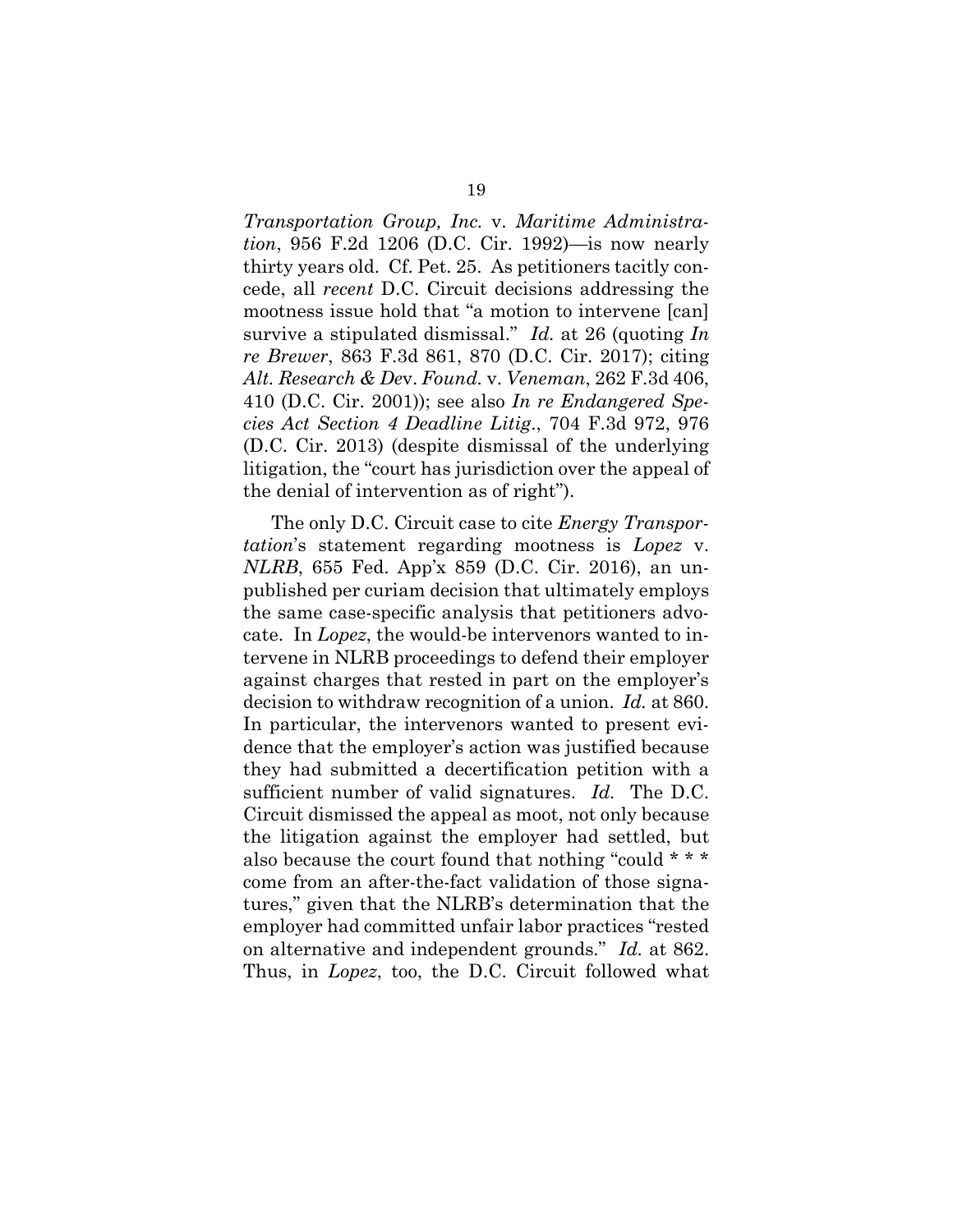petitioners call the "majority" rule and engaged in a case-specific analysis.

#### **2. The Second Circuit too analyzes mootness on a case-by-case, factspecific basis.**

Petitioners contend that the settled rule in the Second Circuit (and only the Second Circuit) is that an appeal from the denial of a motion to intervene is automatically moot once the underlying litigation has concluded. But broad language aside, the Second Circuit has not adopted such a broad, categorical rule.

<span id="page-31-0"></span>Petitioners misread *National Bulk Carriers, Inc.* v. *Princess Management Co.*, 597 F.2d 819 (2d Cir. 1979), the only published Second Circuit decision they cite. In that case, a creditor moved to intervene in a pending lawsuit, hoping to garnish the plaintiff's anticipated judgment. *Id.* at 825 n.13. The district court denied intervention, and the would-be intervenor appealed. *Id.* After affirming the underlying judgment, the Second Circuit found the intervention appeal moot. *Id.*

But the Second Circuit did not apply what petitioners describe as "[t]he minority rule" of automatic mootness to reach that result. Pet. 30. Indeed, the Second Circuit did not adopt any generally applicable rule, let alone one holding that intervention appeals are automatically mooted by entry of final judgment in the underlying litigation. Instead, applying a fact-specific analysis, the court found the intervention appeal moot because the district court's final judgment "provide[d] complete protection for the proposed intervenors." *Nat'l Bulk Carriers,* 597 F.2d at 825 n.13. The district court had ordered the defendant to deposit the judgment with the clerk, rather than pay it to the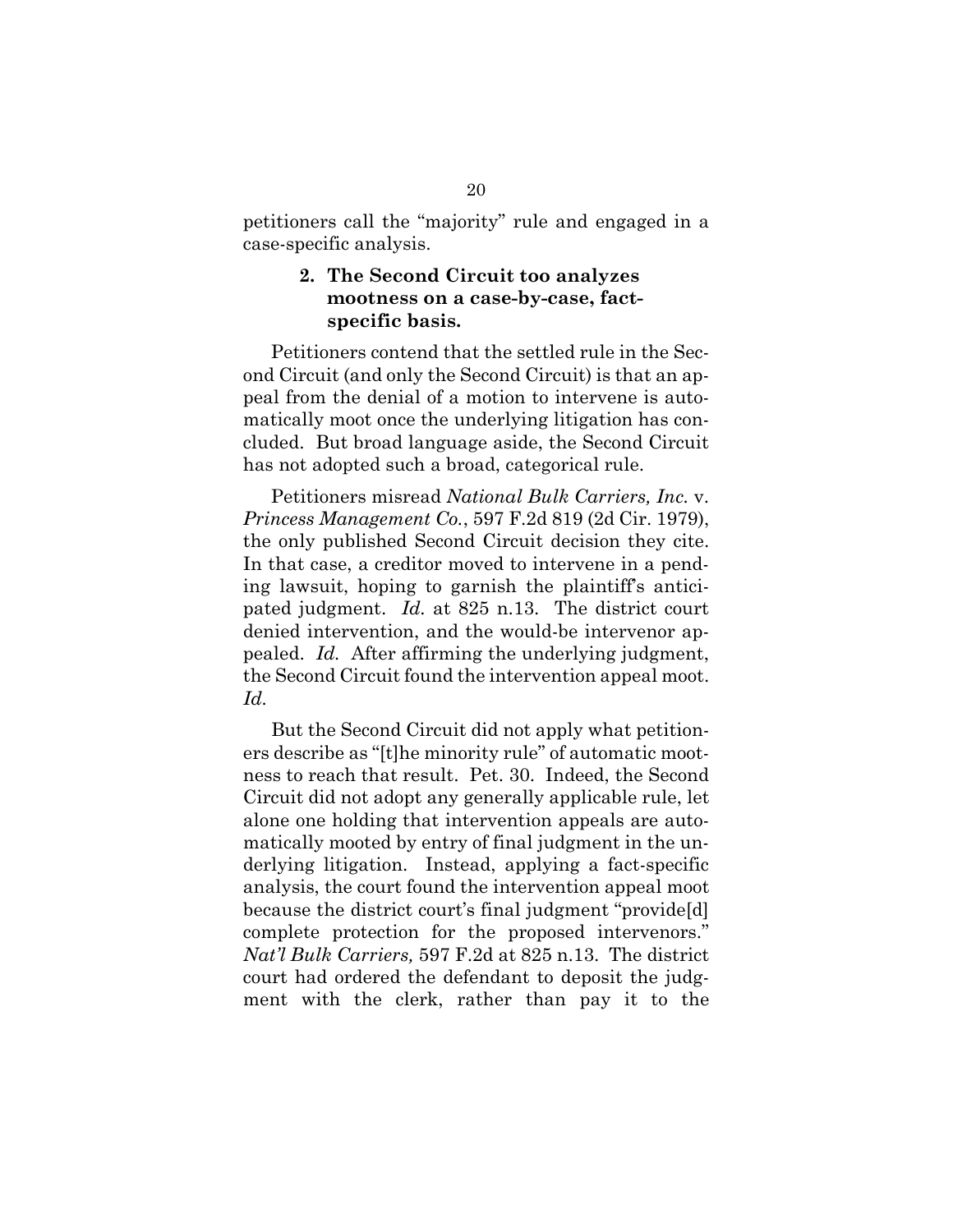prevailing plaintiff, so that the funds would be available to the would-be intervenor. *Id.* On those facts, the Second Circuit concluded that the intervenor, who had already obtained a state garnishment order, required no "greater protection than this, and intervention in an action that is now terminated could not afford any." *Id.* Thus, the Second Circuit found the intervention appeal moot because, on the facts of the case, intervention could not afford the would-be intervenor any relief beyond what had already been provided—not because of any rule of automatic mootness.

<span id="page-32-2"></span><span id="page-32-0"></span>That analysis is entirely consistent with the casespecific approach providing that the conclusion "of the underlying action does not *automatically* moot a preexisting appeal of the denial of a motion to intervene." *CVLR Performance Horses*, 792 F.3d at 475 (emphasis added); see also *id.* (noting that a "settlement [can moot] the appeal [if] it provide[s] all of the relief that the plaintiffs sought").

<span id="page-32-3"></span><span id="page-32-1"></span>Nor does *Kunz* v. *New York State Commission on Judicial Misconduct*, 155 Fed. App'x 21 (2d Cir. 2005)—the only other Second Circuit case petitioners cite—apply a categorical mootness rule. In a singlepage, unpublished summary order, *Kunz* affirmed an order denying intervention. Although the court used broad language stating that "where the action in which a litigant seeks to intervene has been discontinued, the motion to intervene is rendered moot," the court went on to examine the facts and affirmed the denial of intervention because of the would-be intervenors' "fail[ure]" to satisfy Federal Rule of Civil Procedure  $24(a)(2)$ , which requires a prospective intervenor to establish "'a direct, substantial, and legally protectable' interest in the litigation." *Id.* (quoting *United States*  v. *Peoples Benefit Life Ins. Co.*, 271 F.3d 411, 415 (2d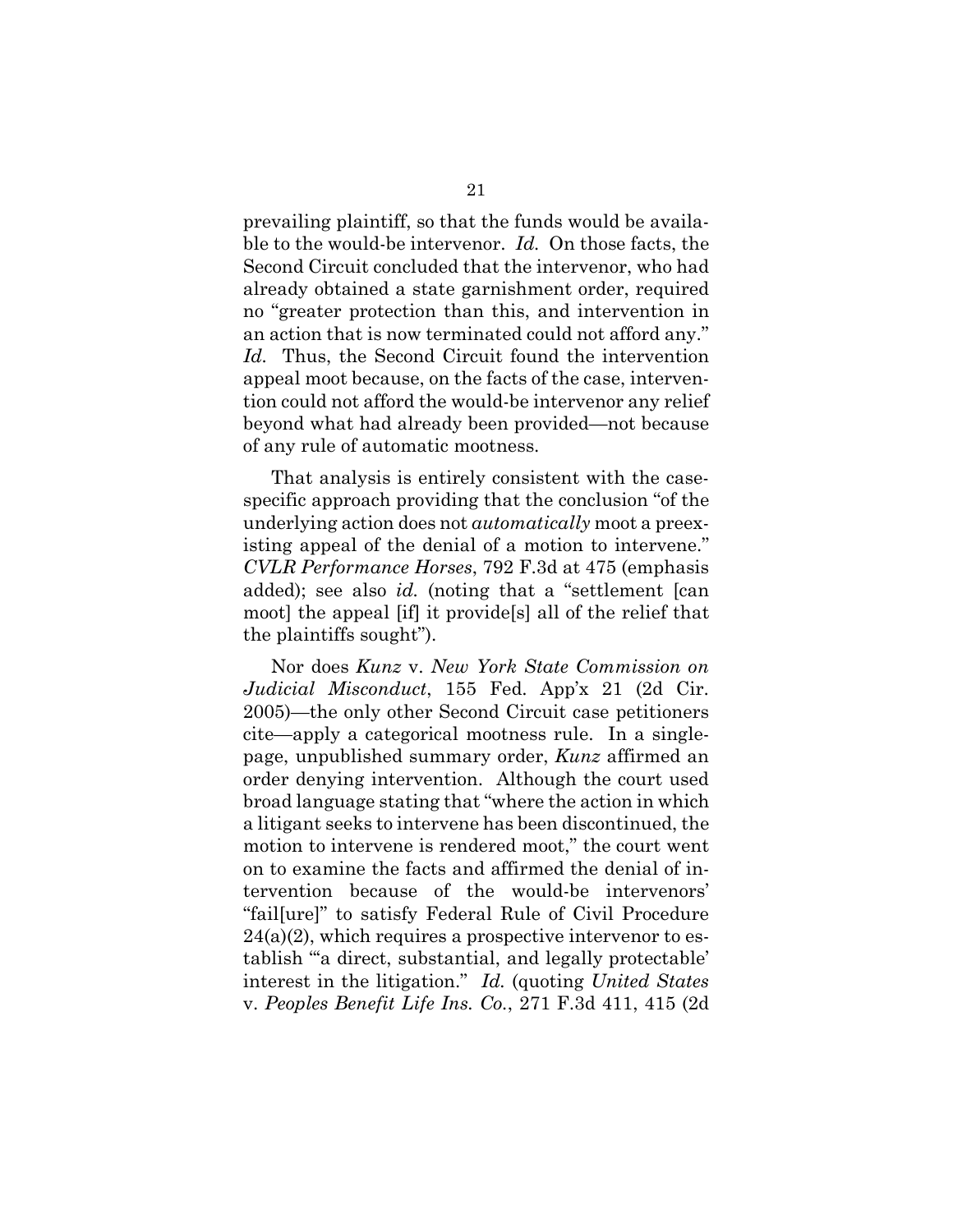Cir. 2001)). In other words, the Second Circuit held that the motion to intervene was futile and had been properly denied on the facts of the case. Mootness was not the basis of the Second Circuit's decision; indeed, if it had been, the court would have dismissed the appeal rather than affirming the order below.

<span id="page-33-3"></span><span id="page-33-2"></span>*National Bulk Carriers* and *Kunz* are the only cases petitioners cite in support of their assertion that the Second Circuit has "long held" that an intervenor automatically "loses the right to appellate review" if the case concludes while the appeal is pending. Pet. 24. But each case rests on its particular facts, not a categorical "minority" rule.

Thus, *no* circuit has binding precedent adopting a categorical rule that a motion to intervene is *always* moot following dismissal of the underlying case. Rather, in all circuits that have binding precedent on point, courts approach mootness on a case-specific basis by asking whether effectual relief could still be had notwithstanding the dismissal.

<span id="page-33-5"></span><span id="page-33-4"></span><span id="page-33-1"></span><span id="page-33-0"></span>In short, the petition posits a circuit split that does not exist. To the extent there was once any conflict among or within the circuits (*e.g.*, before *Sprint Communications* in the Ninth Circuit), it has been resolved. Although panels in the Fourth and Fifth Circuits have perceived "divergent precedents," that perception rests on outdated cases. *DeOtte*, 20 F.4th at 1066 (citing *CVLR Performance Horses,* 792 F.3d at 474, in turn citing, inter alia, *Energy Transp. Grp.*, 956 F.2d at 1210, *Kunz*, 155 Fed.App'x at 22, and *W. Coast Seafood Processors*, 643 F.3d at 704). Because all the circuits are now aligned, there is no need for this Court's review.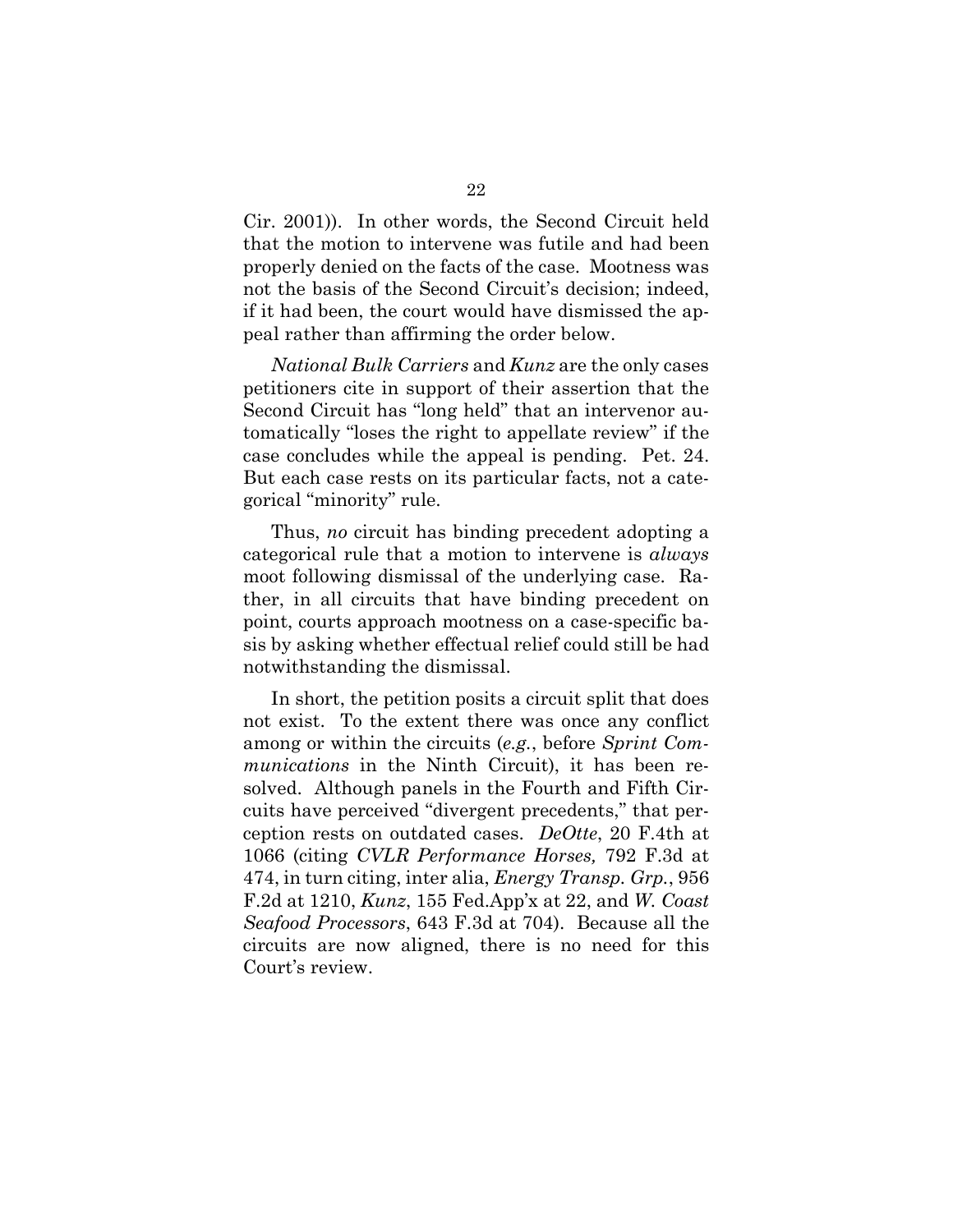#### **B. If there were a circuit split, this case does not present it.**

Even if there were still conflict among the circuits, this case would not implicate it and thus would not be the vehicle for addressing it. Indeed, adopting the case-by-case rule petitioners advocate would make no difference in this case; the Ninth Circuit already applied the rule and simply found petitioners' appeals moot on the facts.

<span id="page-34-0"></span>The Ninth Circuit did *not* assume that settlement of the underlying litigation automatically mooted petitioners' intervention appeals. Pet. App. 9. To the contrary, the court began its analysis by quoting *Sprint Communications* for the proposition that "[t]o determine *if* an appeal of the denial of intervention is moot, we ask if 'any effectual relief whatever' is possible even 'if we were to determine that the district court erred in denying [] intervention.'" *Id.* (quoting *Sprint Commc'ns*, 855 F.3d at 990) (brackets in original; emphasis added). Applying that test—the case-specific rule for which petitioners advocate (cf. Pet. 26–27) the Ninth Circuit concluded that petitioners' intervention appeals were moot because it determined, on the facts of the case, that it could "grant no 'effectual relief' to [petitioners] even if we were to \* \* \* determine the district court erred." *Id.* (quoting *Sprint Commc'ns*, 855 F.3d at 990). Petitioners do not challenge that fact-bound, case-specific determination, which in any event is correct.

In short, even if there were a reason to weigh in on the mootness issue, this is not the case in which to do so.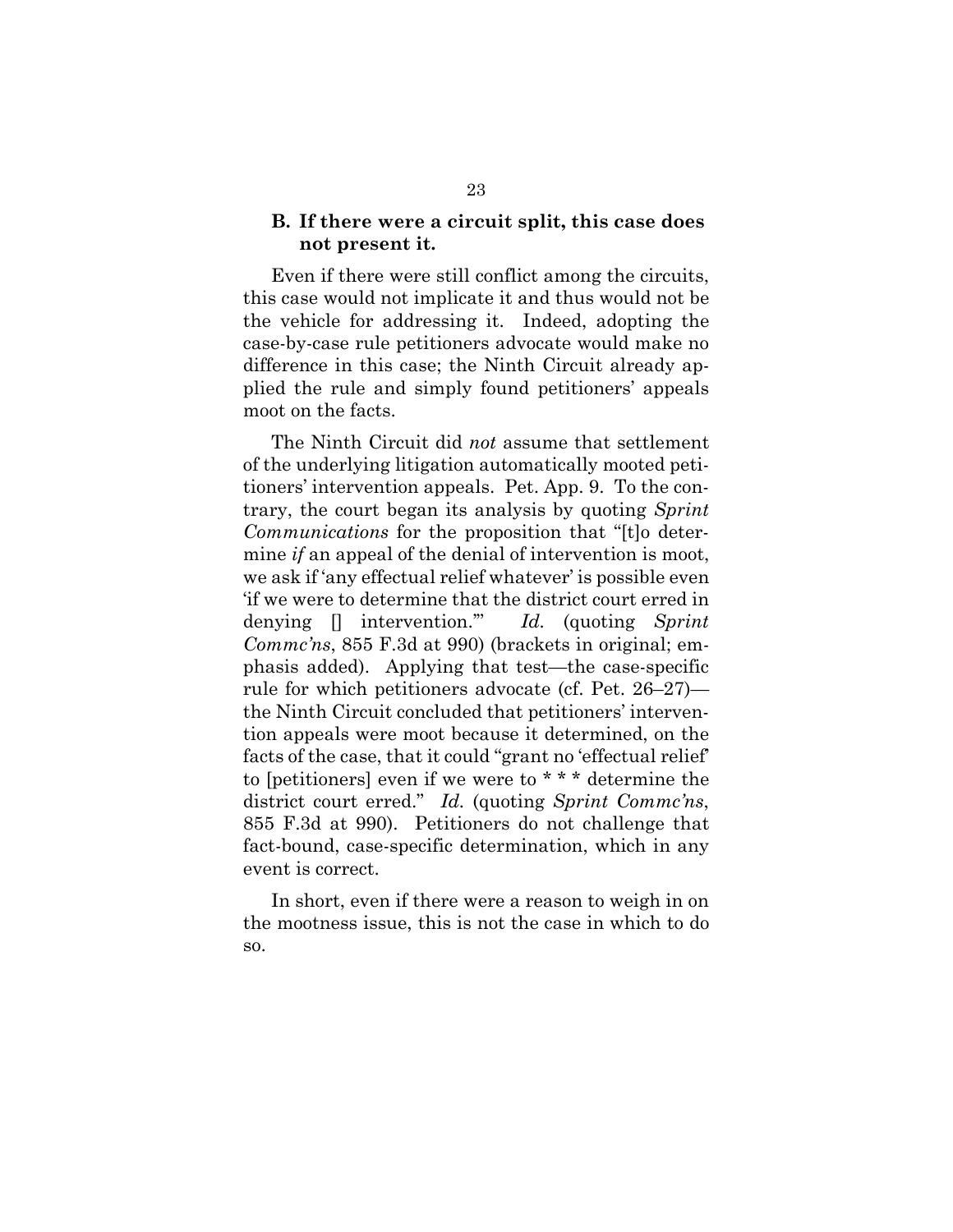#### **C. This case is also an unsuitable vehicle for at least two other reasons.**

#### <span id="page-35-0"></span>**1. Petitioners conceded mootness below.**

Review of the first question presented is also inappropriate in this case because of petitioners' concessions below. When asked at oral argument whether petitioners would be able to assert their claims in the MDL if the court affirmed the district court's approval of the amended settlement agreements, petitioners' counsel asserted, "No, it's over." 9th Cir. Oral Arg. Rec. 14:10–14:13. This was the same position that petitioners had advanced in their briefs. No. 20-16699, ECF No. 28 at 25.

The Ninth Circuit has now affirmed approval of the amended settlement agreements, holding that petitioners "lack[ed] standing to appeal the district court's approval of the \* \* \* settlement agreements." Pet. App. 8; see also Pet. 18. Petitioners do not challenge that holding. Cf. Pet. i. Having told the Ninth Circuit that their intervention was "doomed" if the court affirmed the approval of the amended settlement agreements (9th Cir. Oral Arg. Rec. 14:00–14:02), petitioners cannot now ask this Court to reverse that decision.

## **2. The district court's determination that it lacked subject-matter jurisdiction would complicate this Court's review.**

There is yet another problem that makes this case an unsuitable vehicle for addressing the mootness question: the district court held that petitioners' attempts to intervene must be rejected for lack of subject-matter jurisdiction. Pet. App. 134. At a minimum, this jurisdictional holding would complicate the Court's review.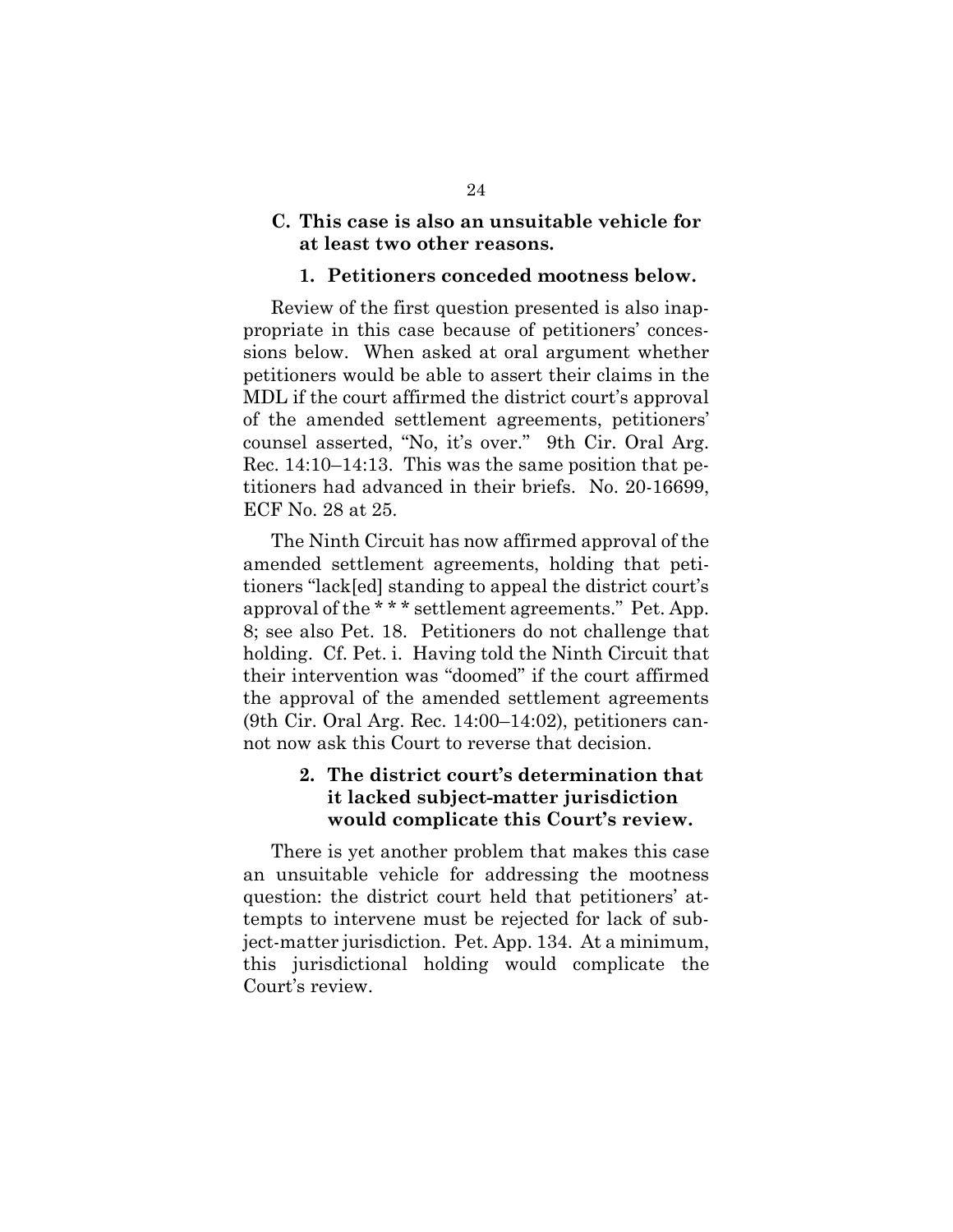One petitioner moved to intervene by filing a new federal antitrust complaint in the MDL itself, while the others sought to add new state-law claims to the operative complaint filed by the settling IPP respondents. Pet. App. 133. But as the district court held, the MDL statute does not provide subject-matter jurisdiction for courts to consider either of these actions. See, *e.g.*, Pet. App. 134 (following cases from other MDL courts dismissing intervening complaints for lack of subject-matter jurisdiction). The Ninth Circuit did not reach this jurisdictional issue because it found the appeals moot.

<span id="page-36-1"></span>This jurisdictional problem complicates the Court's ability to resolve the first question presented. The MDL issue would, at minimum, force the Court to evaluate whether it must decide both jurisdictional issues if it is to reach either and, if not, how to sequence them. Cf. *Sinochem Int'l Co.* v. *Malaysia Int'l Shipping Corp.*, 549 U.S. 422 (2007) (federal courts may choose among threshold grounds on which to dismiss a case); cf. *Camreta* v. *Greene*, 563 U.S. 692 (2011) (reaching first, threshold question presented despite ultimately holding case moot). Petitioners obviously realize this, which explains why they included the MDL issue as a second question presented, even though (as discussed below) that question does not satisfy this Court's criteria for review.

<span id="page-36-0"></span>For this reason as well, this case presents an exceptionally poor vehicle for resolving any purported circuit conflict on the issue of mootness.[8](#page-36-2) To the extent

<span id="page-36-2"></span><sup>8</sup> The intervention appeals will inevitably fail for several other independent reasons as well. For example, the motions were untimely, filed twelve years after the MDL began and nine years after it became clear that petitioners' state-law damages claims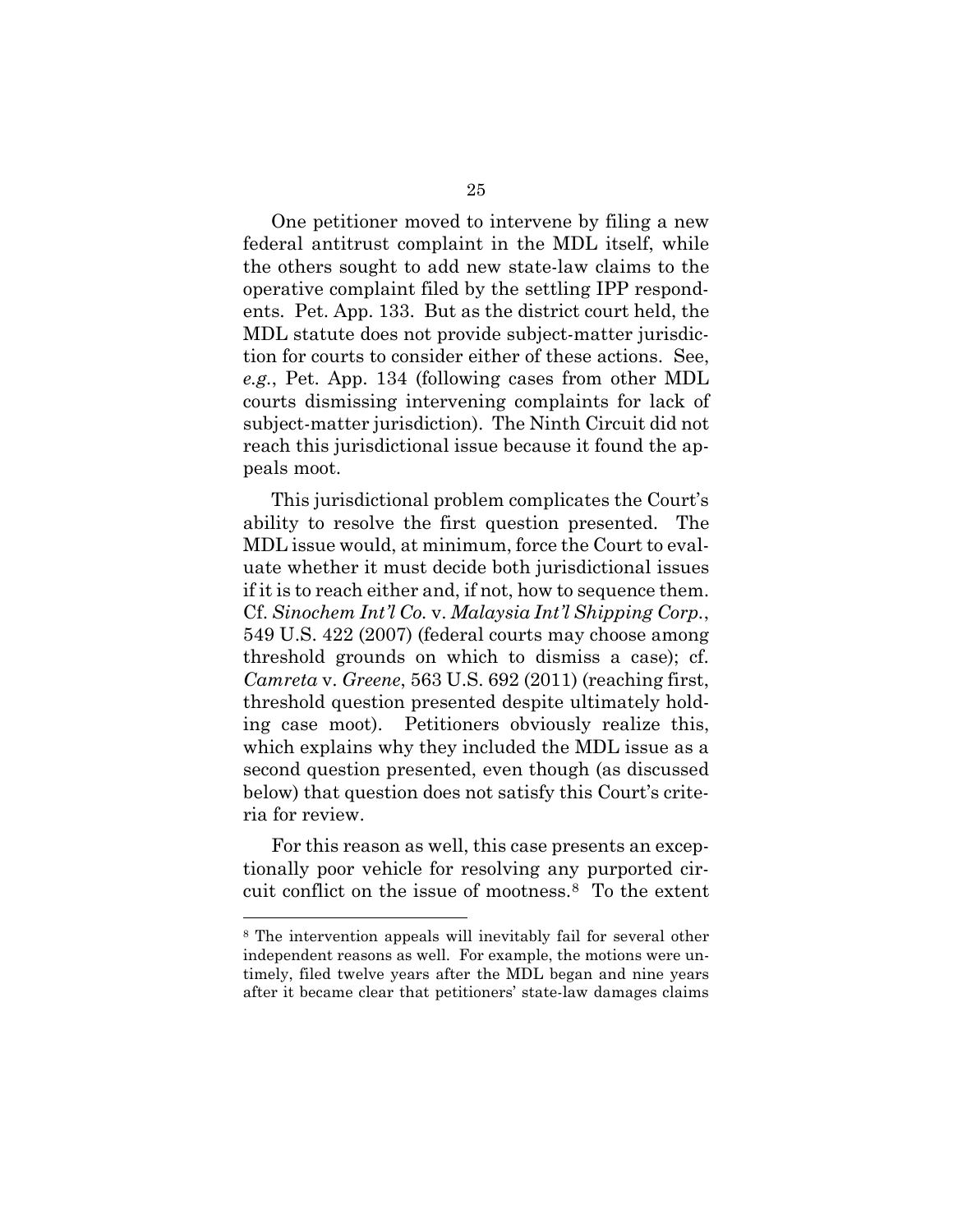the mootness question merits review at all, the Court should await a case that cleanly presents that issue without the added complication of a second, threshold jurisdictional issue that plainly does not warrant this Court's attention.

## **II. The MDL question was not reached by the Ninth Circuit, does not involve any circuit split, and is not certworthy.**

The second question presented—which involves subject-matter jurisdiction and MDL procedure—does not independently satisfy *any* of this Court's criteria for certiorari. To the contrary, as petitioners acknowledge, the Ninth Circuit's unpublished decision "did not reach the district court's jurisdictional determination." Pet. 35 n.8. This by itself makes review inappropriate. See, *e.g., Omnicare, Inc.* v. *Laborers Dist. Council Constr. Indus. Pension Fund*, 575 U.S.

<span id="page-37-3"></span><span id="page-37-2"></span><span id="page-37-1"></span><span id="page-37-0"></span>would not be asserted in the MDL. And even if the motions had been timely filed, petitioners cannot establish that denying intervention would "impair or impede [their] ability to protect [their] interest[s]," as they remain free to file a new complaint and pursue whatever claims they may have in their own action. Fed. R. Civ. P. 24(a)(2); see also Pet. App. 18–21. A desire to invoke the relation-back doctrine is not a valid basis for intervention. See *Hawaii-Pac. Venture Capital Corp.* v. *Rothbard*, 564 F.2d 1343, 1345 (9th Cir. 1977) (affirming denial of intervention even though the statute of limitations could bar a separate action, because that "harm [is] not \* \* \* attributable to the disposition of the class action suit" but is instead the result of "the appellants' own negligence and failure to raise the \* \* \* claims for over seven years that bars them"); *United States* v. *City of New York*, 198 F.3d 360, 366 (2d Cir. 1999) ("[A]ny failure on [appellants'] part to act within the applicable statutes of limitations does not sufficiently impair their interests to warrant intervention under Rule  $24(a)(2)$ ; rather, the harm to their interests must be attributable to the court's disposition of the suit in which intervention is sought.").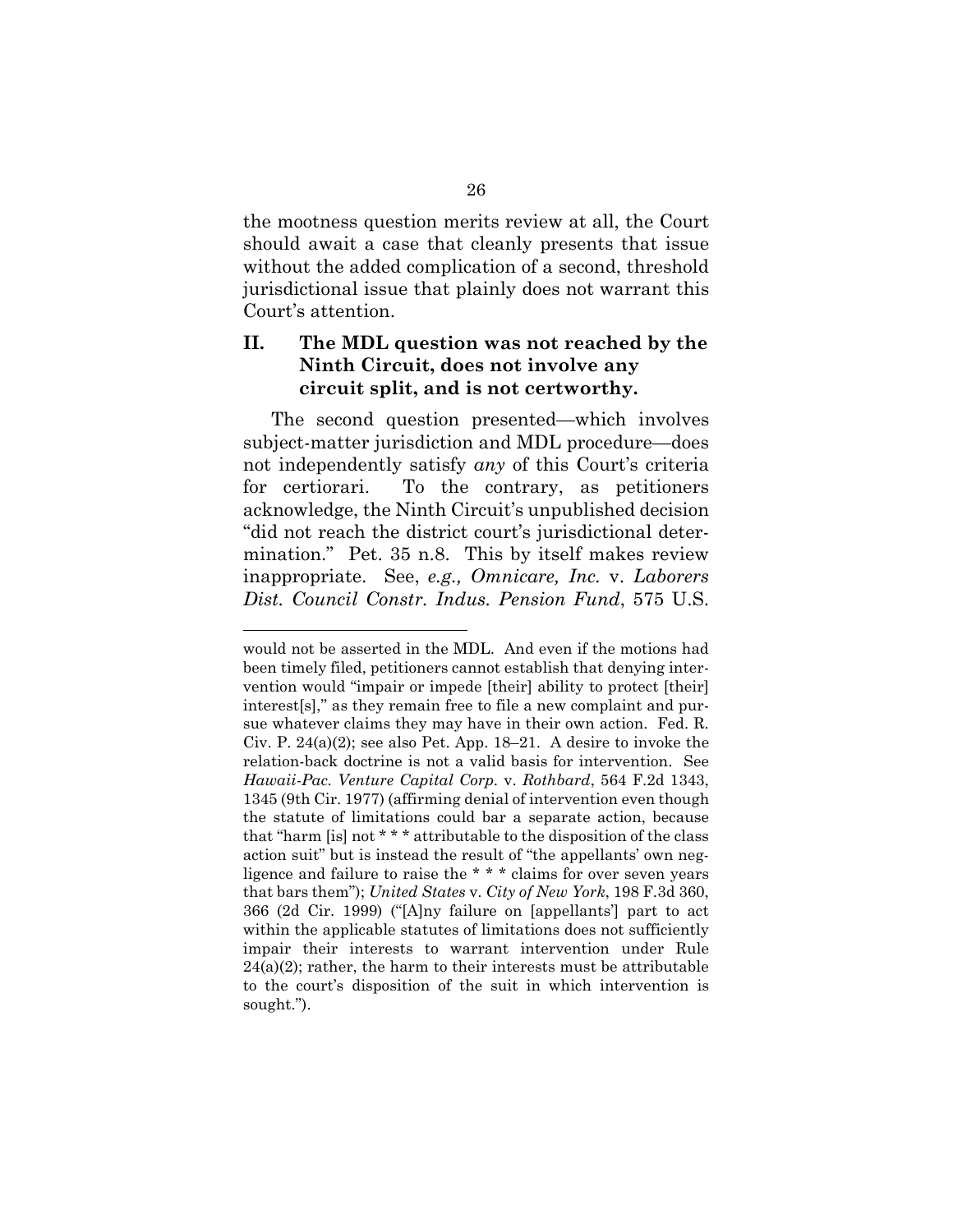175, 204 (2015) (Thomas, J., concurring in the judgment) (identifying the "lower court's failure to address an issue below as a reason for declining to address it here").

Further, petitioners do not identify—and defendant-respondents are not aware of—any conflict among the circuits on the MDL question. Indeed, petitioners do not identify even a single circuit that has ever decided the question. The petition cites only three cases that have ever addressed it, and all are from district courts. See Pet. 38. And all those decisions are in accord, concluding that an MDL court "does not have subject-matter jurisdiction over" claims that were not asserted in a case transferred to it by the Judicial Panel on Multidistrict Litigation. *In re Mortgage Elec. Registration Sys. (MERS) Litig.*, 2016 WL 3931820, at \*5 (D. Ariz. 2016); accord *In re Farmers Ins. Exch. Claims Representatives Overtime Pay Litig.*, 2008 WL 4763029, at \*3–5 (D. Or. 2008); Pet. App. 134.

<span id="page-38-1"></span><span id="page-38-0"></span>Nor is the MDL question sufficiently important to warrant review. Again, petitioners identify only three district-court cases reaching the issue in "nearly 50 years of MDL proceedings." Pet. 36, 38. It is no surprise that this issue arises only rarely, as there is no need for a would-be plaintiff to intervene directly in an MDL. Instead, the would-be plaintiff can either bring a separate action in another forum and ask that it be transferred to the MDL court, or file an action in the district hosting the MDL and then seek reassignment to the MDL judge for coordination. Although petitioners did not follow the court's guidance, this is exactly what the district court advised petitioners to do here. Pet. App. 138.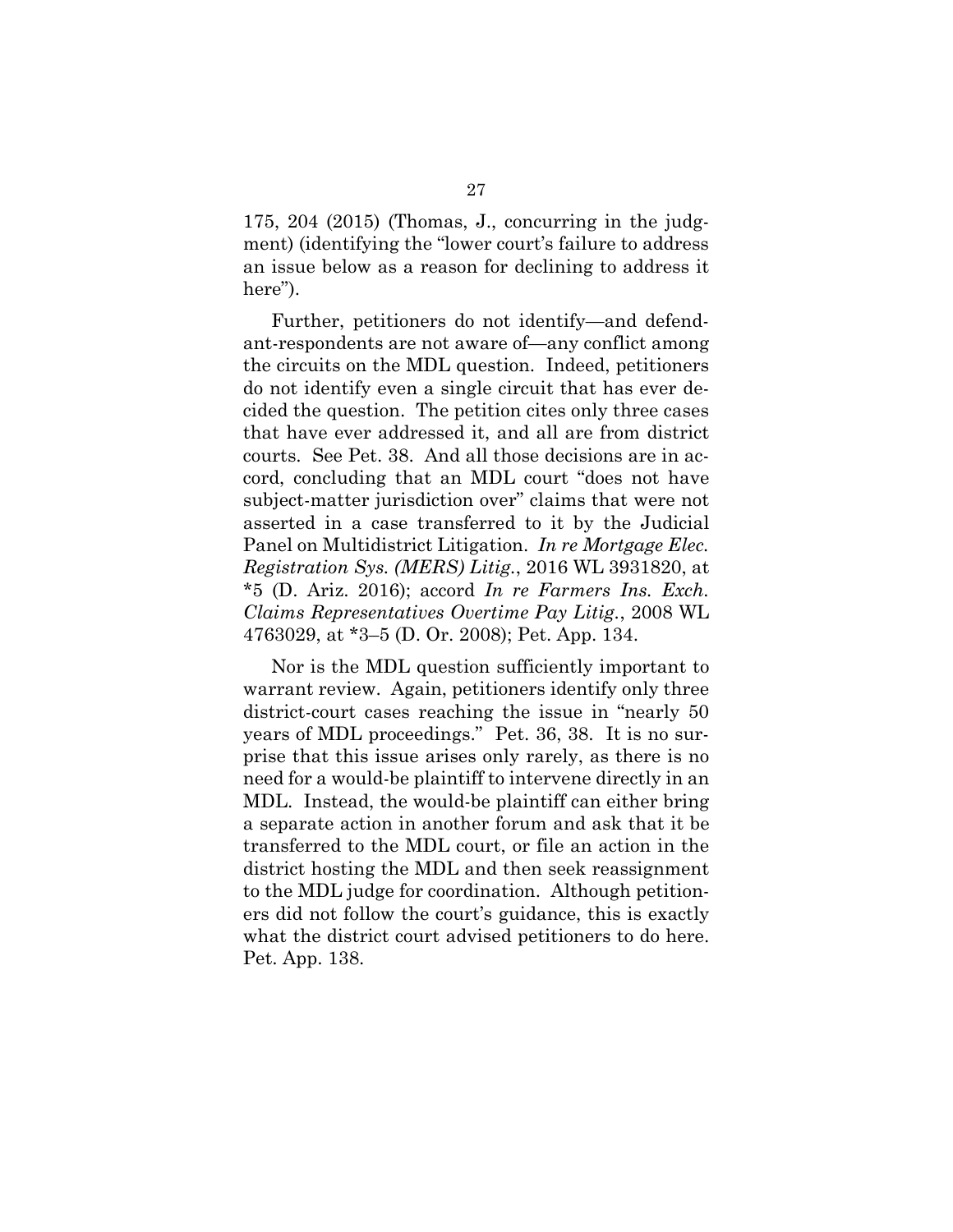Given these readily accessible procedural mechanisms for asserting claims in an MDL, there are no "drastic ramifications" (Pet. 37) to the district courts' unanimous view that MDL courts lack subject-matter jurisdiction over claims that are filed directly in an MDL. The simple solution is for the would-be plaintiff to file a separate action and then have it transferred to the MDL.

<span id="page-39-0"></span>In any event, each district court that has reached the issue has decided it correctly. As the court in this case explained, "[c]ases must already be pending in a federal court before they can be added to an existing MDL." Pet. App. 134. That conclusion follows directly from the MDL statute. As a matter of statute, only cases that "*are pending* in different districts \* \* \* may be transferred to" an MDL, and only the JPML can make the transfer. 28 U.S.C.  $\S$  1407(a) (emphasis added). The only exception is when a tag-along case is filed in the district where the MDL is pending. In that instance, transfer by the JPML is unnecessary; the plaintiff need only "request assignment of such action[] to the Section 1407 transferee judge in accordance with applicable local rules." J.P.M.L. R. 7.2(a); accord Pet App. 138.

<span id="page-39-1"></span>In sum, there is no conflict among the circuits on the MDL question, which arises infrequently because direct intervention in an MDL is never necessary. Neither the Ninth Circuit nor any other circuit has even reached the issue, and the three district courts that have done so are unanimous (and correct) in their analysis. Under these circumstances, there is no basis for this Court to grant certiorari on the second question presented.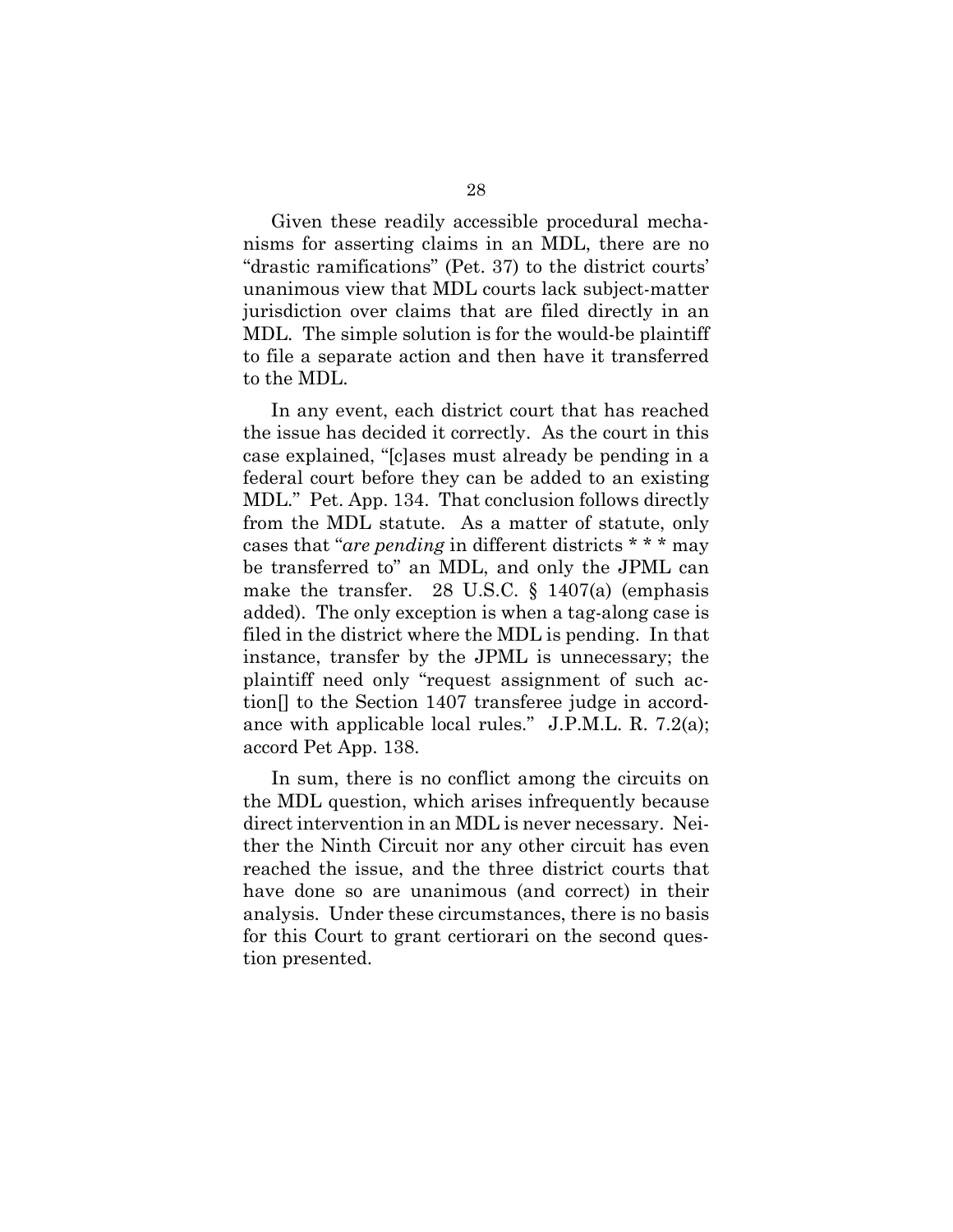#### **CONCLUSION**

The petition should be denied.

Respectfully submitted.

Christopher M. Curran Dana E. Foster Matthew N. Frutig WHITE & CASE LLP 701 Thirteenth Street NW

Washington, DC 20005

*Counsel for Defendant-Respondents Toshiba Corporation; Toshiba America, Inc.; Toshiba America Information Systems, Inc.; Toshiba America Consumer Products, LLC; Toshiba America Electronic Components, Inc.*

Kathy L. Osborn FAEGRE DRINKER BIDDLE & REATH LLP 300 N. Meridian Street, Suite 2500 Indianapolis, IN 46204

Jeffrey S. Roberts FAEGRE DRINKER BIDDLE & REATH LLP 1144 15th Street, Suite

3400 Denver, CO 80202

*Counsel for Defendant-Respondents Thomson SA and Thomson Consumer Electronics, Inc.*

Linda T. Coberly *Counsel of Record* Kevin B. Goldstein WINSTON & STRAWN LLP 35 W. Wacker Drive Chicago, IL 60601 (312) 558-5600 [lcoberly@winston.com](mailto:lcoberly@winston.com)

Andrew E. Tauber WINSTON & STRAWN LLP 1901 L Street NW Washington, DC 20036

Jeffrey L. Kessler Eva W. Cole WINSTON & STRAWN LLP 200 Park Avenue New York, NY 10166

Alexander Cote WINSTON & STRAWN LLP 333 S. Grand Avenue Los Angeles, CA 90071

*Counsel for Defendant-Respondent Panasonic Corporation (n/k/a Panasonic Holdings Corporation, f/k/a Matsushita Electric Industrial Co., Ltd.); Panasonic Corporation of North America, and MT Picture Display Co., Ltd.*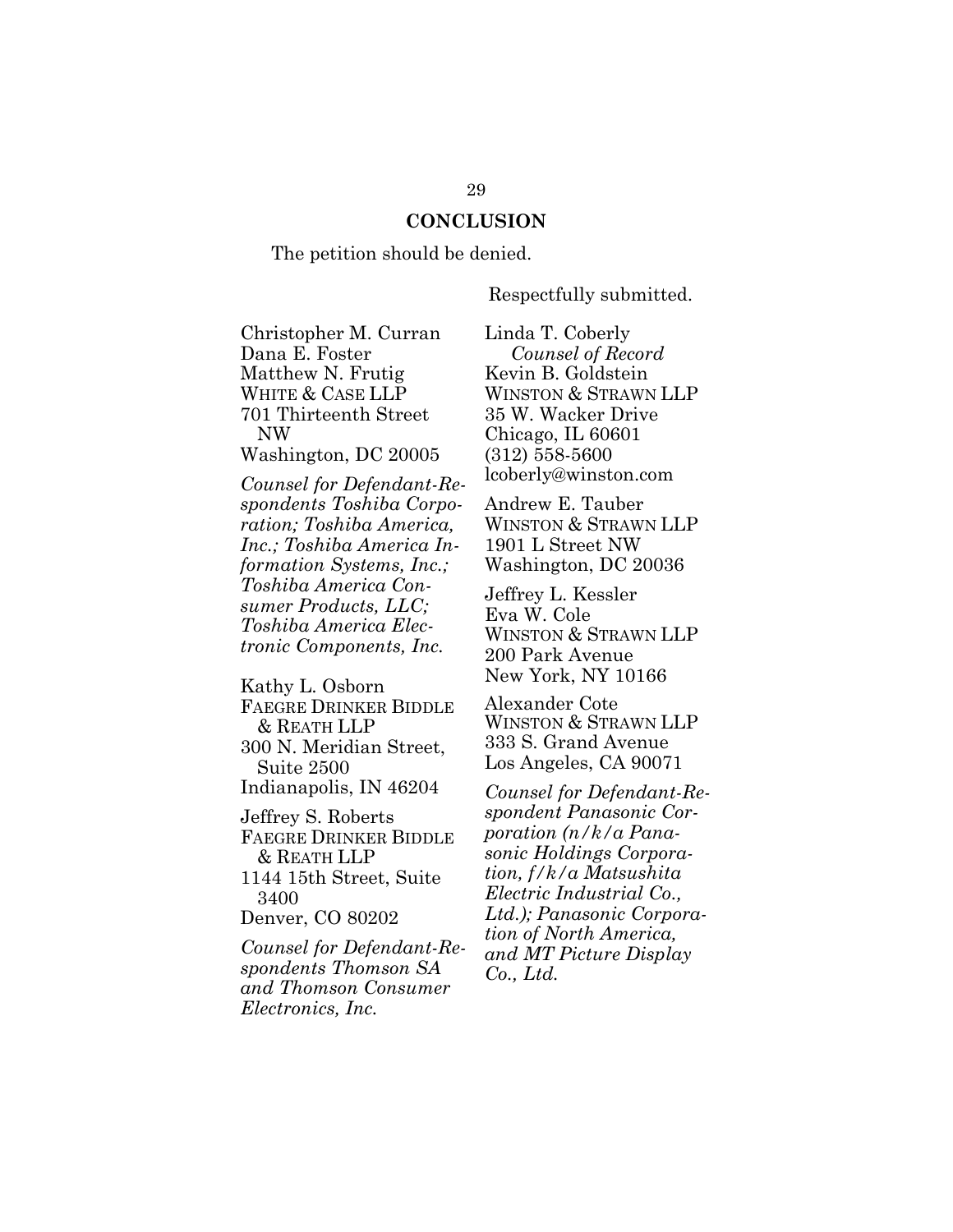30

John M. Taladay Erik T. Koons BAKER BOTTS LLP 700 K Street NW Washington, DC 20001

Aaron M. Streett BAKER BOTTS LLP 910 Louisiana Street Houston, TX 77002

*Counsel for Defendant-Respondents Koninklijke Philips N.V., Philips North America LLC, Philips Taiwan Limited, and Philips do Brasil, Ltda.*

Eliot A. Adelson James R. Sigel MORRISON & FOERSTER LLP 425 Market Street San Francisco, CA 94105

James H. Mutchnik KIRKLAND & ELLIS, LLP 300 North LaSalle Chicago, IL 60654

*Counsel for Defendant-Respondents Hitachi Ltd., Hitachi Displays, Ltd. (n/k/a Japan Display, Inc.), Hitachi Asia, Ltd., Hitachi America, Ltd., and Hitachi Electronic Devices (USA), Inc.*

David L. Yohai David Yolkut WEIL GOTSHAL & MANGES LLP 767 Fifth Avenue New York, NY 10153

Zachary D. Tripp WEIL GOTSHAL & MANGES LLP 2001 M Street NW Washington, DC 20036

*Counsel for Defendant-Respondents Panasonic Corporation (n/k/a Panasonic Holdings Corporation, f/k/a Matsushita Electric Industrial Co., Ltd.), Panasonic Corporation of North America, and MT Picture Display Co., Ltd.*

Donald A. Wall SQUIRE PATTON BOGGS (US) LLC 2325 East Camelback Road, Suite 700 Phoenix, Arizona 85016

*Counsel for Defendant-Respondent Technologies Displays Americas LLC*